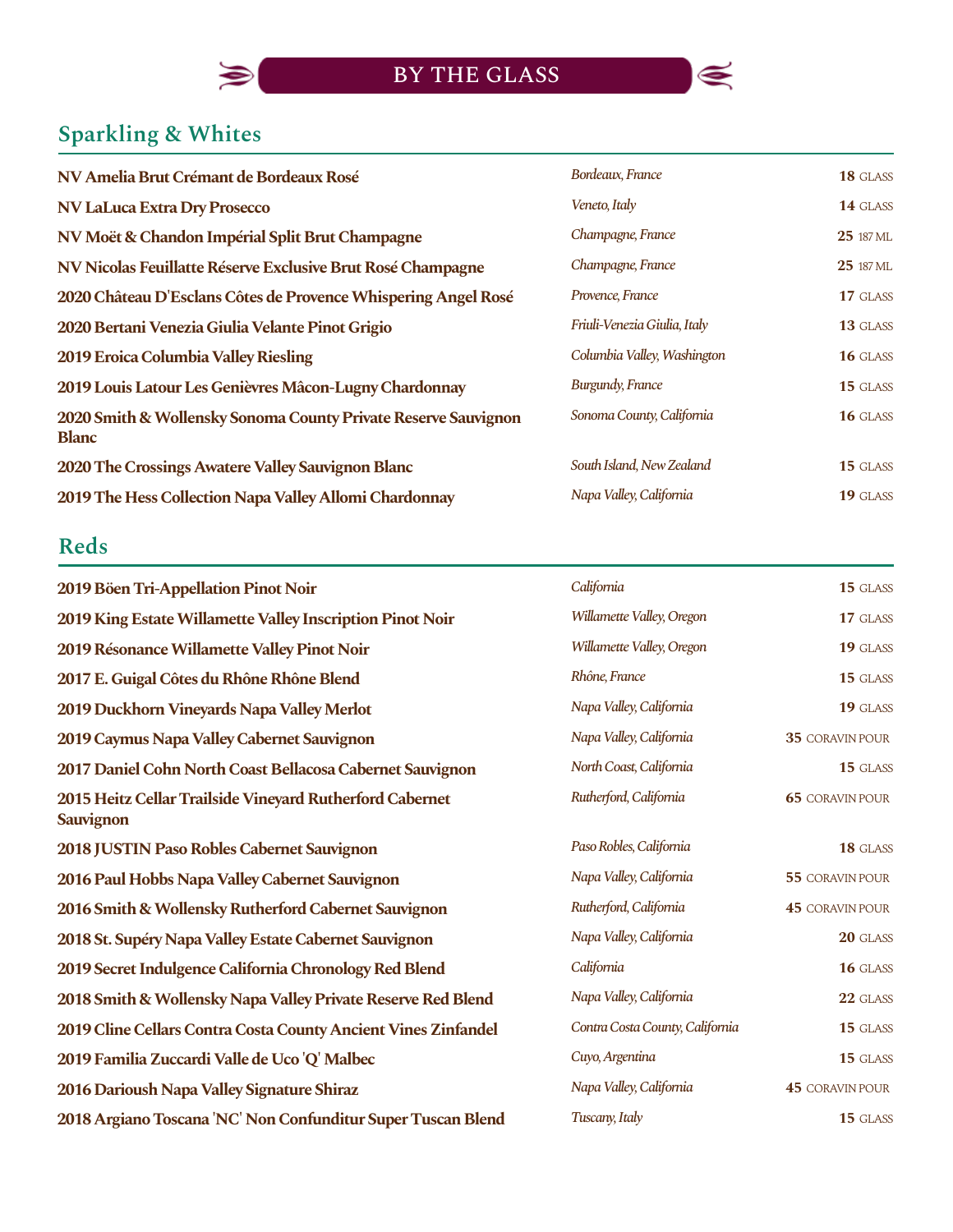

# **Sparkling & Whites**

 $\blacklozenge$ 

| 2016 Cakebread Cellars Napa Valley Chardonnay             | Napa Valley, California | 53 HALF BOTTLE        |
|-----------------------------------------------------------|-------------------------|-----------------------|
| 2014 Grgich Hills Napa Valley Estate Grown Fumé Blanc     | Napa Valley, California | <b>42 HALF BOTTLE</b> |
| 2017 J. Lohr Arroyo Seco Riverstone Chardonnay            | Arroyo Seco, California | <b>20 HALF BOTTLE</b> |
| NV Veuve Clicquot Ponsardin 'Yellow Label' Brut Champagne | Champagne, France       | <b>60 HALF BOTTLE</b> |

## **Reds**

| 2016 Grgich Hills Napa Valley Estate Grown Cabernet Sauvignon                     | Napa Valley, California           | 89 HALF BOTTLE        |
|-----------------------------------------------------------------------------------|-----------------------------------|-----------------------|
| 2017 Kendall-Jackson Sonoma County Cabernet Sauvignion Grand<br><b>Reserve</b>    | Sonoma County, California         | <b>39 HALF BOTTLE</b> |
| 2017 Kendall-Jackson Sonoma County Vintner's Reserve Cabernet<br><b>Sauvignon</b> | Sonoma County, California         | <b>39 HALF BOTTLE</b> |
| 2018 La Crema Sonoma Coast Pinot Noir                                             | Sonoma Coast, California          | 27 HALF BOTTLE        |
| 2018 Seghesio Sonoma County Zinfandel                                             | Sonoma County, California         | <b>31 HALF BOTTLE</b> |
| 2016 Siduri Santa Lucia Highlands Pinot Noir                                      | Santa Lucia Highlands, California | <b>45 HALF BOTTLE</b> |
| 2019 Stag's Leap Wine Cellars Napa Valley Artemis Cabernet<br><b>Sauvignon</b>    | Napa Valley, California           | <b>64 HALF BOTTLE</b> |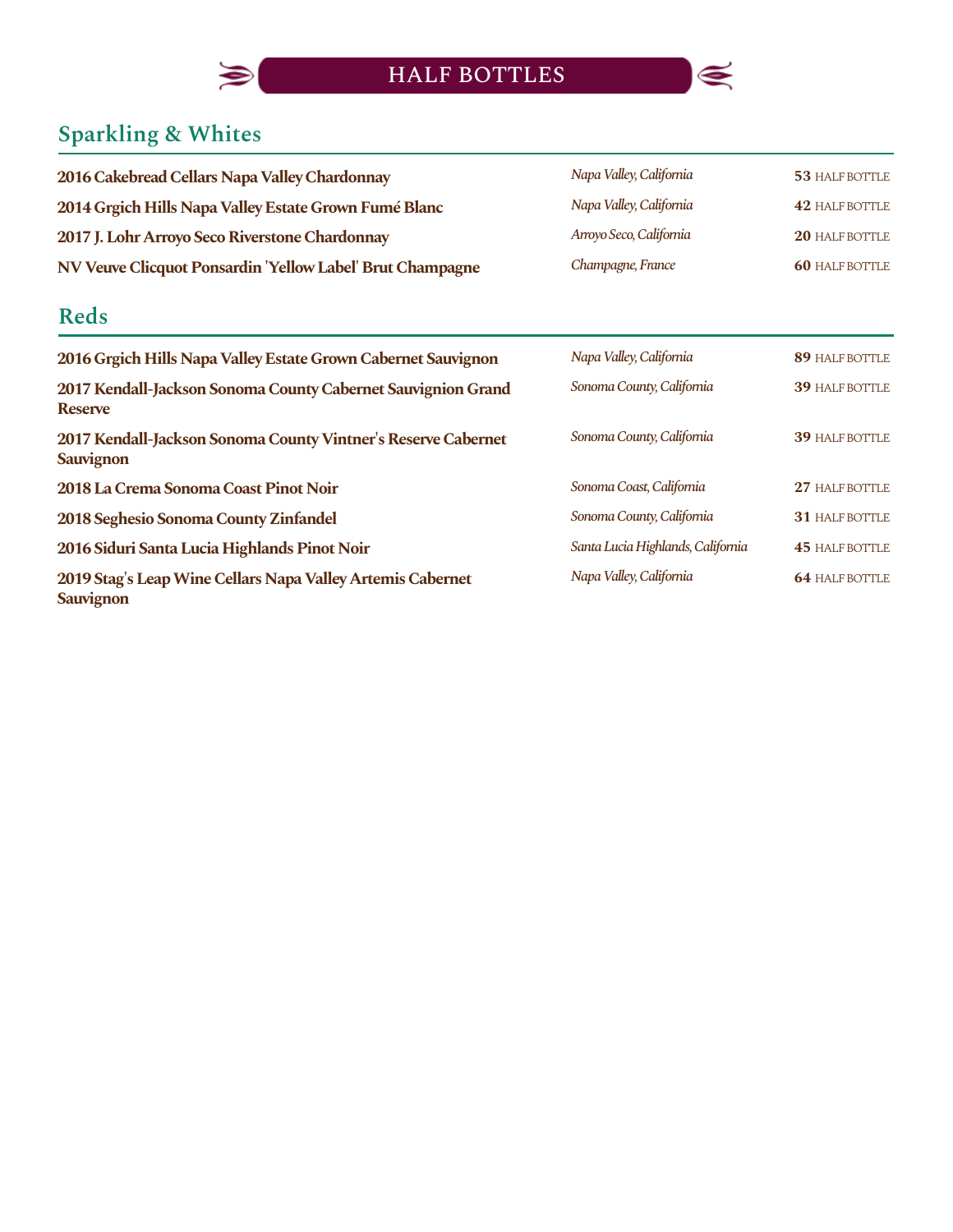

#### **Sparkling**

**NV Mumm Napa Prestige Brut Sparkling Wine 1988** *Napa Valley, California* **55 BOTTLE** 

*NapaValley,California*

#### **Chardonnay**

| 2017 Boich Family Cellar Russian River Valley Chardonnay                                     | Russian River Valley, California  | 180 BOTTLE       |
|----------------------------------------------------------------------------------------------|-----------------------------------|------------------|
| 2018 Cakebread Cellars Napa Valley Chardonnay                                                | Napa Valley, California           | 103 BOTTLE       |
| 2018 Cambria Katherine's Vineyard Santa Maria Valley Chardonnay                              | Santa Maria Valley, California    | <b>48 BOTTLE</b> |
| 2017 Chateau Montelena Napa Valley Chardonnay                                                | Napa Valley, California           | 99 BOTTLE        |
| 2017 Cuvaison Carneros Estate Grown Chardonnay                                               | Carneros, California              | <b>64 BOTTLE</b> |
| 2019 Duckhorn Vineyards Napa Valley Chardonnay                                               | Napa Valley, California           | 77 BOTTLE        |
| 2018 Edna Valley Vineyard Central Coast Chardonnay                                           | Central Coast, California         | <b>40 BOTTLE</b> |
| 2018 Far Niente Napa Valley Estate Bottled Chardonnay                                        | Napa Valley, California           | 128 BOTTLE       |
| 2018 Ferrari-Carano Sonoma County Chardonnay                                                 | Sonoma County, California         | <b>45 BOTTLE</b> |
| 2018 Frank Family Vineyards Carneros Chardonnay                                              | Carneros, California              | 80 BOTTLE        |
| 2017 Gary Farrell Winery Russian River Valley 'Russian River<br><b>Selection' Chardonnay</b> | Russian River Valley, California  | 85 BOTTLE        |
| 2018 J. Lohr 'Arroyo Vista' Arroyo Seco Chardonnay                                           | Arroyo Seco, California           | <b>61 BOTTLE</b> |
| 2017 J. Lohr Arroyo Seco Riverstone Chardonnay                                               | Arroyo Seco, California           | <b>40 BOTTLE</b> |
| 2018 J. Lohr Arroyo Seco Riverstone Chardonnay                                               | Arroyo Seco, California           | <b>40 BOTTLE</b> |
| 2017 Jordan Russian River Valley Chardonnay                                                  | Russian River Valley, California  | 76 BOTTLE        |
| 2017 Joseph Phelps Freestone Vineyards Sonoma Coast Chardonnay                               | Sonoma Coast, California          | 90 BOTTLE        |
| 2017 Kendall-Jackson California Grand Reserve Chardonnay                                     | California                        | 52 BOTTLE        |
| 2018 Landmark Sonoma County Overlook Chardonnay                                              | Sonoma County, California         | <b>60 BOTTLE</b> |
| 2017 Mer Soleil Monterey County Silver Unoaked Chardonnay                                    | Monterey County, California       | <b>45 BOTTLE</b> |
| 2017 Mer Soleil Santa Lucia Highlands Reserve Chardonnay                                     | Santa Lucia Highlands, California | 95 BOTTLE        |
| 2015 Newton Napa Valley Unfiltered Chardonnay                                                | Napa Valley, California           | 120 BOTTLE       |
| 2018 Nickel & Nickel Truchard Vineyard Carneros Chardonnay                                   | Carneros, California              | 109 BOTTLE       |
| 2019 Rodney Strong Sonoma County Chardonnay                                                  | Sonoma County, California         | <b>40 BOTTLE</b> |
| 2020 Rombauer Carneros Chardonnay                                                            | Carneros, California              | 80 BOTTLE        |
| 2017 The Calling Dutton Ranch Russian River Valley Chardonnay                                | Russian River Valley, California  | 85 BOTTLE        |
| 2019 The Hess Collection Napa Valley Allomi Chardonnay                                       | Napa Valley, California           | 76 BOTTLE        |

#### **Sauvignon Blanc**

**2018 Cakebread Cellars Napa Valley Sauvignon Blanc 2018 Charles Krug St. Helena Sauvignon Blanc** 

| Napa Valley, California | 62 BOTTLE |
|-------------------------|-----------|
| St. Helena, California  | 41 BOTTLE |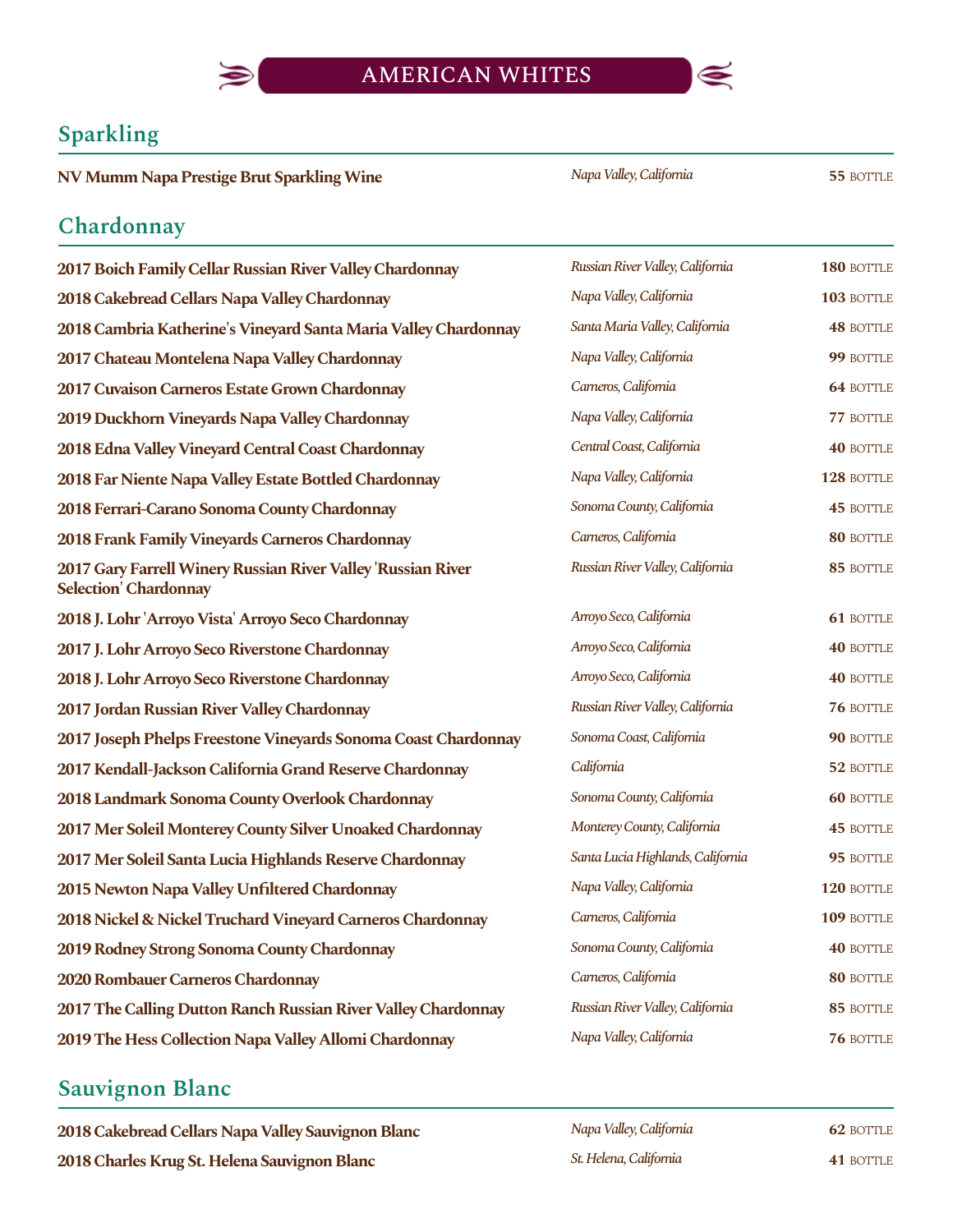| Napa Valley, California          | 69 BOTTLE        |
|----------------------------------|------------------|
| Sonoma County, California        | <b>45 BOTTLE</b> |
| Rutherford, California           | <b>49 BOTTLE</b> |
| Napa Valley, California          | 77 BOTTLE        |
| Sonoma Valley, California        | <b>40 BOTTLE</b> |
| Napa Valley, California          | <b>40 BOTTLE</b> |
| Russian River Valley, California | 90 BOTTLE        |
| Northern Sonoma, California      | <b>40 BOTTLE</b> |
| Rutherford, California           | <b>45 BOTTLE</b> |
| Sonoma County, California        | 56 BOTTLE        |
| Napa Valley, California          | <b>45 BOTTLE</b> |
| Napa Valley, California          | <b>65 BOTTLE</b> |
|                                  |                  |

# **Unique Whites**

| 2019 Gallica Rorick Heritage Vineyard Calaveras County Albariño  | Calaveras County, California | <b>65 BOTTLE</b> |
|------------------------------------------------------------------|------------------------------|------------------|
| <b>2018 King Estate Willamette Valley Pinot Gris</b>             | Willamette Valley, Oregon    | <b>60 BOTTLE</b> |
| 2017 La Crema Monterey Pinot Gris                                | Monterey County, California  | <b>48 BOTTLE</b> |
| 2014 Lemelson Vineyards Willamette Valley Dry Riesling           | Willamette Valley, Oregon    | <b>40 BOTTLE</b> |
| 2017 Lemelson Vineyards Willamette Valley Tikka's Run Pinot Gris | Willamette Valley, Oregon    | <b>45 BOTTLE</b> |
| 2020 Pine Ridge Vineyards California Chenin Blanc - Viognier     | California                   | 49 BOTTLE        |
| 2020 Rabble Wine Co. Paso Robles Rosé                            | Paso Robles, California      | 56 BOTTLE        |
| 2014 Stolpman Ballard Canyon L'Avion Roussanne                   | Ballard Canyon, California   | 90 BOTTLE        |
| 2016 Conundrum California White Blend                            | California                   | 56 BOTTLE        |
| NV Sokol Blosser Evolution Lucky No. 9 16th Edition White Blend  | Oregon                       | <b>48 BOTTLE</b> |
| 2016 St. Supéry Napa Valley Virtú Sémillon - Sauvignon Blanc     | Napa Valley, California      | 49 BOTTLE        |
| 2017 The Prisoner Wine Co. California Blindfold White Blend      | California                   | <b>64 BOTTLE</b> |

| Calaveras County, California | <b>65 BOTTLE</b> |
|------------------------------|------------------|
| Willamette Valley, Oregon    | <b>60 BOTTLE</b> |
| Monterey County, California  | <b>48 BOTTLE</b> |
| Willamette Valley, Oregon    | <b>40 BOTTLE</b> |
| Willamette Valley, Oregon    | <b>45 BOTTLE</b> |
| California                   | <b>49 BOTTLE</b> |
| Paso Robles, California      | 56 BOTTLE        |
| Ballard Canyon, California   | 90 BOTTLE        |
| California                   | 56 BOTTLE        |
| Oregon                       | <b>48 BOTTLE</b> |
| Napa Valley, California      | <b>49 BOTTLE</b> |
| California                   | 64 BOTTLE        |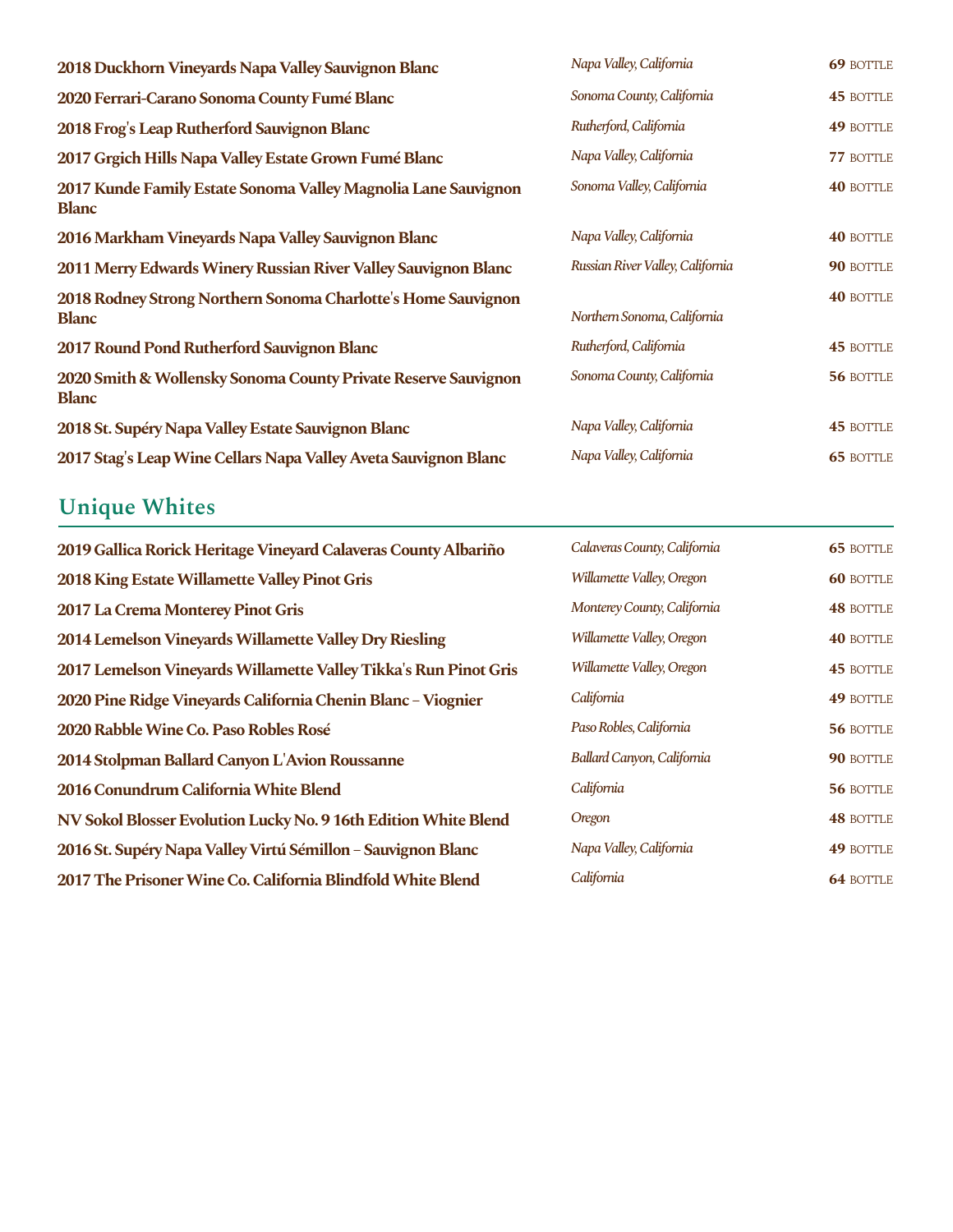

### **Cabernet**

 $\blacktriangleright$ 

| 2019 AERENA by Blackbird Vineyards Red Hills Lake County<br><b>Cabernet Sauvignon</b>              | Red Hills Lake County, California | 80 BOTTLE        |
|----------------------------------------------------------------------------------------------------|-----------------------------------|------------------|
| 2019 Auspicion California Cabernet Sauvignon                                                       | California                        | <b>40 BOTTLE</b> |
| 2018 Beringer Knights Valley Cabernet Sauvignon                                                    | Knights Valley, California        | 72 BOTTLE        |
| 2017 Boich Family Cellar Beckstoffer Georges III Vineyard Napa<br><b>Valley Cabernet Sauvignon</b> | Rutherford, California            | 350 BOTTLE       |
| 2017 Boich Family Cellar Beckstoffer To Kalon Napa Valley<br><b>Cabernet Sauvignon</b>             | Oakville, California              | 450 BOTTLE       |
| 2019 Bonterra California Cabernet Sauvignon                                                        | California                        | <b>40 BOTTLE</b> |
| 2014 Brandlin Mount Veeder Estate Grown Cabernet Sauvignon                                         | Mount Veeder, California          | 165 BOTTLE       |
| 2017 Buehler Vineyards Napa Valley Cabernet Sauvignon                                              | Napa Valley, California           | 70 BOTTLE        |
| 2015 Burgess Cellars Hillside Vineyards Napa Valley Cabernet<br>Sauvignon                          | Napa Valley, California           | 72 BOTTLE        |
| 2017 Cade Howell Mountain Estate Cabernet Sauvignon                                                | Howell Mountain, California       | 225 BOTTLE       |
| 2017 Carpe Diem Napa Valley Cabernet Sauvignon                                                     | Napa Valley, California           | 57 BOTTLE        |
| 2020 Caymus Napa Valley Cabernet Sauvignon                                                         | Napa Valley, California           | 165 BOTTLE       |
| 2017 Charles Krug Napa Valley Cabernet Sauvignon                                                   | Napa Valley, California           | 67 BOTTLE        |
| 2018 Chateau Montelena Napa Valley Cabernet Sauvignon                                              | Napa Valley, California           | 120 BOTTLE       |
| 2018 Chateau Ste. Michelle Cold Creek Vineyard Columbia Valley<br><b>Cabernet Sauvignon</b>        | Columbia Valley, Washington       | <b>69 BOTTLE</b> |
| 2016 Chateau Ste. Michelle Indian Wells Columbia Valley Cabernet<br><b>Sauvignon</b>               | Columbia Valley, Washington       | 69 BOTTLE        |
| 2018 Chimney Rock Stags Leap District Cabernet Sauvignon                                           | Stags Leap District, California   | 215 BOTTLE       |
| 2018 Clos du Val Napa Valley Cabernet Sauvignon                                                    | Napa Valley, California           | 72 BOTTLE        |
| 2018 Clos Pegase Napa Valley Estate Bottled Cabernet Sauvignon                                     | Napa Valley, California           | 99 BOTTLE        |
| 2015 Col Solare Red Mountain Cabernet Sauvignon                                                    | Red Mountain, Washington          | 160 BOTTLE       |
| 2008 Coup de Foudre Napa Valley Cabernet Sauvignon                                                 | Napa Valley, California           | 289 BOTTLE       |
| 2015 Dana Estates Napa Valley Onda d'Oro Cabernet Sauvignon                                        | Napa Valley, California           | 299 BOTTLE       |
| 2018 Darioush Napa Valley Signature Cabernet Sauvignon                                             | Napa Valley, California           | 173 BOTTLE       |
| 2018 Diamond Creek Vineyards Volcanic Hill Napa Valley Cabernet<br><b>Sauvignon</b>                | Napa Valley, California           | 525 BOTTLE       |
| 2018 Duckhorn Vineyards Napa Valley Cabernet Sauvignon                                             | Napa Valley, California           | 140 BOTTLE       |
| 2017 Far Niente Oakville Estate Bottled Cabernet Sauvignon                                         | Oakville, California              | 275 BOTTLE       |
| 2017 Faust Napa Valley Cabernet Sauvignon                                                          | Napa Valley, California           | 133 BOTTLE       |
| 2018 Franciscan Estate Napa Valley Cabernet Sauvignon                                              | Napa Valley, California           | 73 BOTTLE        |
| 2017 Freemark Abbey Napa Valley Cabernet Sauvignon                                                 | Napa Valley, California           | 85 BOTTLE        |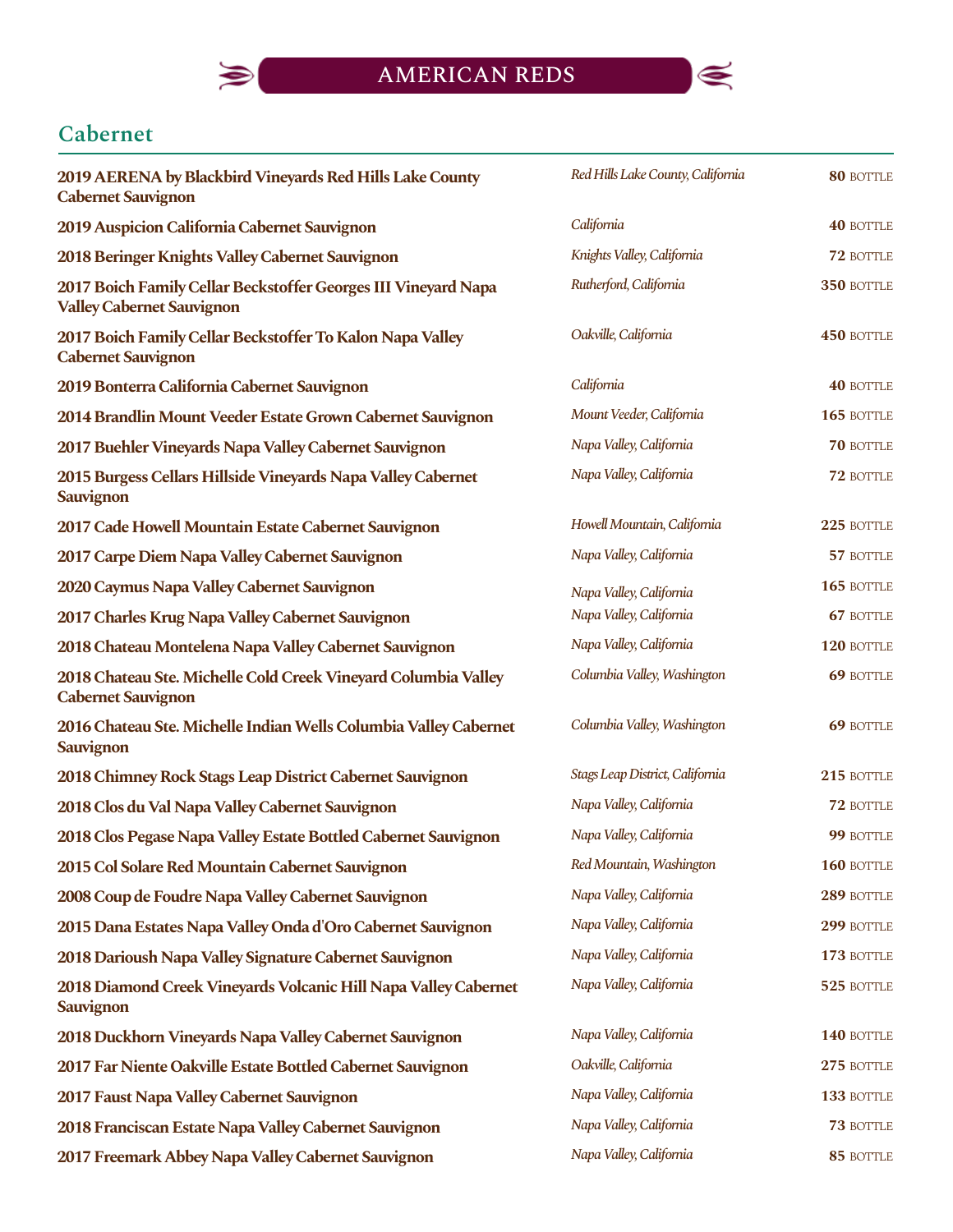| 2018 Frog's Leap Rutherford Estate Grown Cabernet Sauvignon                                             | Rutherford, California      | 125 BOTTLE       |
|---------------------------------------------------------------------------------------------------------|-----------------------------|------------------|
| 2018 Girard Winery Napa County Cabernet Sauvignon                                                       | Napa County, California     | 75 BOTTLE        |
| 2011 Grace Family Vineyards Napa Valley Estate Grown Cabernet<br>Sauvignon                              | St. Helena, California      | 900 BOTTLE       |
| 2017 Grgich Hills Napa Valley Estate Grown Cabernet Sauvignon                                           | Napa Valley, California     | 170 BOTTLE       |
| 2017 Groth Oakville Cabernet Sauvignon Reserve                                                          | Oakville, California        | 240 BOTTLE       |
| 2012 Guarachi Beckstoffer Las Piedras Heritage Single Vineyard<br><b>Napa Valley Cabernet Sauvignon</b> | Napa Valley, California     | 525 BOTTLE       |
| 2016 Heitz Cellar Napa Valley Cabernet Sauvignon                                                        | Napa Valley, California     | 135 BOTTLE       |
| 2013 Heitz Cellar Martha's Vineyard Napa Valley Cabernet<br><b>Sauvignon</b>                            | Napa Valley, California     | 505 BOTTLE       |
| 2015 Heitz Cellar Trailside Vineyard Rutherford Cabernet<br>Sauvignon                                   | Rutherford, California      | 295 BOTTLE       |
| 2014 Hundred Acre Kayli Morgan Vineyard Napa Valley Cabernet<br>Sauvignon                               | Napa Valley, California     | 999 BOTTLE       |
| 2013 Hundred Acre Napa Valley Wraith Cabernet Sauvignon                                                 | Napa Valley, California     | 999 BOTTLE       |
| 2018 J. Lohr Paso Robles Hilltop Cabernet Sauvignon                                                     | Paso Robles, California     | <b>68 BOTTLE</b> |
| 2018 J. Lohr Paso Robles Seven Oaks Cabernet Sauvignon                                                  | Paso Robles, California     | <b>45 BOTTLE</b> |
| 2014 J. Lohr Carol's Vineyard St. Helena Cabernet Sauvignon                                             | St. Helena, California      | 80 BOTTLE        |
| 2018 Joseph Carr Napa Valley Cabernet Sauvignon                                                         | Napa Valley, California     | 70 BOTTLE        |
| 2017 Joseph Carr Paso Robles Cabernet Sauvignon                                                         | Paso Robles, California     | <b>68 BOTTLE</b> |
| 2018 JUSTIN Paso Robles Cabernet Sauvignon                                                              | Paso Robles, California     | 72 BOTTLE        |
| 2017 Kendall-Jackson Sonoma County Cabernet Sauvignion Grand<br><b>Reserve</b>                          | Sonoma County, California   | <b>70 BOTTLE</b> |
| 2015 Kunde Family Estate Sonoma County Cabernet Sauvignon                                               | Sonoma County, California   | <b>40 BOTTLE</b> |
| 2019 Liberty School Paso Robles Cabernet Sauvignon                                                      | Paso Robles, California     | 56 BOTTLE        |
| 2015 Markham Vineyards Napa Valley Cabernet Sauvignon                                                   | Napa Valley, California     | 100 BOTTLE       |
| 2016 Merryvale Napa Valley Cabernet Sauvignon                                                           | Napa Valley, California     | 145 BOTTLE       |
| 2002 Merryvale Beckstoffer Vineyard X Oakville Cabernet<br>Sauvignon                                    | Oakville, California        | 275 BOTTLE       |
| 2014 Michael Pozzan Napa Valley Marianna Cabernet Sauvignon<br><b>Reserve</b>                           | Napa Valley, California     | 90 BOTTLE        |
| 2017 Newton Napa Valley Unfiltered Cabernet Sauvignon                                                   | Napa Valley, California     | 120 BOTTLE       |
| 2019 Nickel & Nickel John C. Sullenger Vineyard Oakville Cabernet<br>Sauvignon                          | Oakville, California        | 225 BOTTLE       |
| 2015 North by Northwest Columbia Valley Cabernet Sauvignon                                              | Columbia Valley, Washington | <b>60 BOTTLE</b> |
| 2017 O'Shaughnessy Estate Winery Howell Mountain Cabernet<br>Sauvignon                                  | Howell Mountain, California | 225 BOTTLE       |
| 2019 Oberon Napa County Cabernet Sauvignon                                                              | Napa County, California     | <b>63 BOTTLE</b> |
| 2018 Orin Swift Napa Valley Mercury Head Cabernet Sauvignon                                             | Napa Valley, California     | 250 BOTTLE       |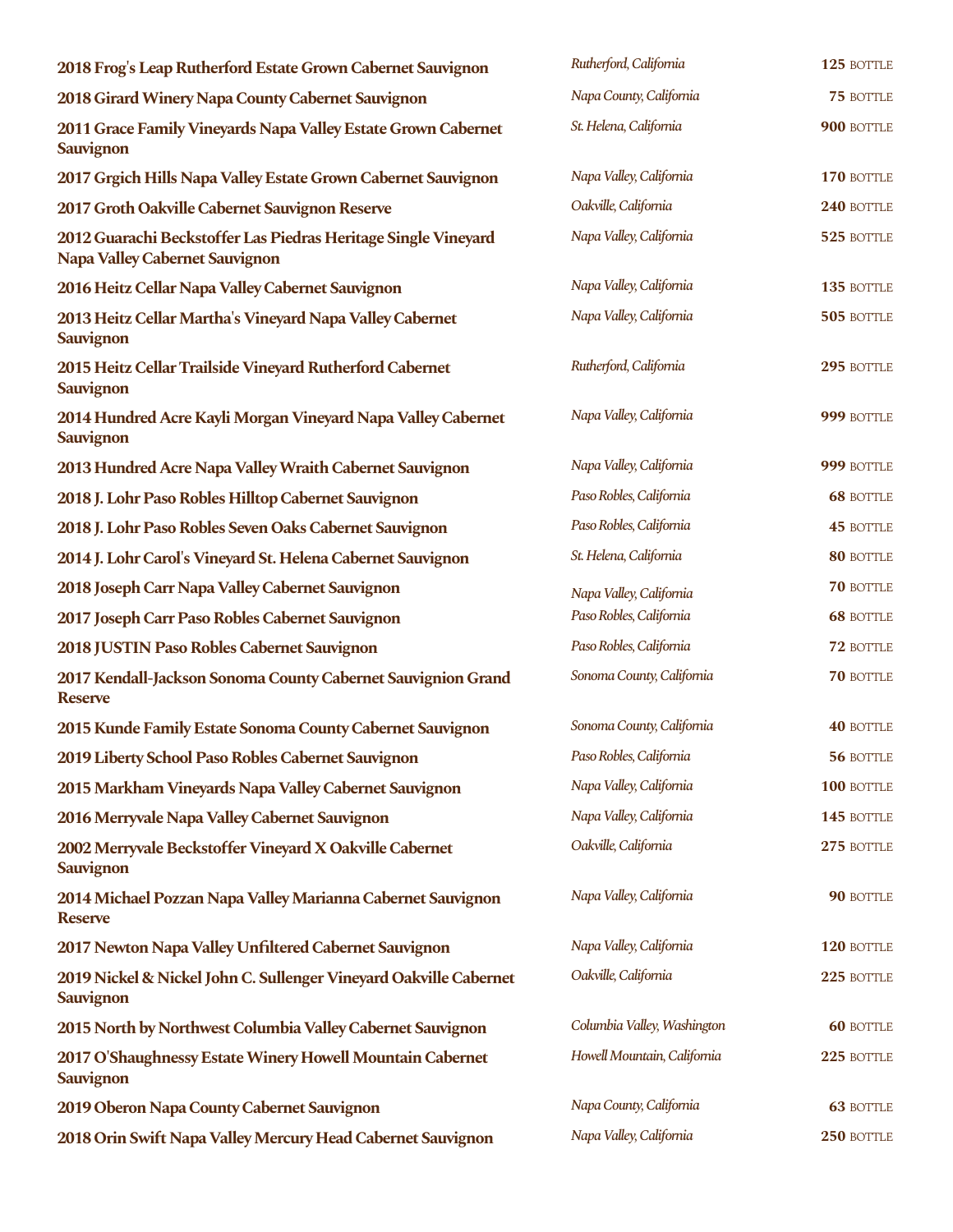| 2016 Palazzo Napa Valley Cabernet Franc                                     | Napa Valley, California         | 175 BOTTLE       |
|-----------------------------------------------------------------------------|---------------------------------|------------------|
| 2016 Paul Hobbs Napa Valley Cabernet Sauvignon                              | Napa Valley, California         | 225 BOTTLE       |
| 2018 Pine Ridge Vineyards Napa Valley Cabernet Sauvignon                    | Napa Valley, California         | 120 BOTTLE       |
| 2015 Purlieu Napa Valley Cabernet Sauvignon                                 | Napa Valley, California         | 199 BOTTLE       |
| 2016 Purlieu Napa Valley Cabernet Sauvignon                                 | Napa Valley, California         | 199 BOTTLE       |
| 2019 Quilt Napa Valley Cabernet Sauvignon                                   | Napa Valley, California         | 75 BOTTLE        |
| 2017 Robert Mondavi Winery Oakville Cabernet Sauvignon                      | Oakville, California            | 110 BOTTLE       |
| 2015 Rodney Strong Brothers Vineyard Alexander Valley Cabernet<br>Sauvignon | Alexander Valley, California    | 150 BOTTLE       |
| 2016 Rodney Strong Alexander Valley Cabernet Sauvignon Reserve              | Alexander Valley, California    | 110 BOTTLE       |
| 2015 Rodney Strong Rockaway Alexander Valley Cabernet<br><b>Sauvignon</b>   | Alexander Valley, California    | 155 BOTTLE       |
| 2018 Rodney Strong Sonoma County Cabernet Sauvignon                         | Sonoma County, California       | <b>40 BOTTLE</b> |
| 2017 Roots Run Deep Napa County Educated Guess Cabernet<br><b>Sauvignon</b> | Napa County, California         | <b>65 BOTTLE</b> |
| 2016 Roots Run Deep Napa Valley Hypothesis Cabernet Sauvignon               | Napa Valley, California         | 90 BOTTLE        |
| 2018 Round Pond Rutherford Cabernet Sauvignon                               | Rutherford, California          | 125 BOTTLE       |
| 2018 Sequoia Grove Napa Valley Cabernet Sauvignon                           | Rutherford, California          | 105 BOTTLE       |
| 2018 Shafer Stags Leap District One Point Five Cabernet Sauvignon           | Stags Leap District, California | 225 BOTTLE       |
| 2017 Silver Oak Alexander Valley Cabernet Sauvignon                         | Alexander Valley, California    | 160 BOTTLE       |
| 2016 Silver Oak Napa Valley Cabernet Sauvignon                              | Napa Valley, California         | 255 BOTTLE       |
| 2018 Silver Palm California Cabernet Sauvignon                              | North Coast, California         | <b>48 BOTTLE</b> |
| 2016 Simi Landslide Vineyard Alexander Valley Cabernet Sauvignon            | Alexander Valley, California    | 84 BOTTLE        |
| 2016 Smith & Wollensky Rutherford Cabernet Sauvignon                        | Rutherford, California          | 175 BOTTLE       |
| 2018 St. Supéry Napa Valley Estate Cabernet Sauvignon                       | Napa Valley, California         | 80 BOTTLE        |
| 2018 Stag's Leap Wine Cellars Napa Valley Artemis Cabernet<br>Sauvignon     | Napa Valley, California         | 133 BOTTLE       |
| 2015 Stag's Leap Wine Cellars Napa Valley Cask 23 Cabernet<br>Sauvignon     | Stags Leap District, California | 505 BOTTLE       |
| 2016 Stag's Leap Wine Cellars Napa Valley Cask 23 Cabernet<br>Sauvignon     | Stags Leap District, California | 505 BOTTLE       |
| 2017 Stag's Leap Wine Cellars Napa Valley Fay Cabernet Sauvignon            | Napa Valley, California         | 265 BOTTLE       |
| 2016 Stag's Leap Wine Cellars Napa Valley S.L.V. Cabernet<br>Sauvignon      | Stags Leap District, California | 342 BOTTLE       |
| 2018 Stags' Leap Napa Valley Cabernet Sauvignon                             | Napa Valley, California         | 106 BOTTLE       |
| 2018 The Hess Collection Mount Veeder Cabernet Sauvignon                    | Mount Veeder, California        | 135 BOTTLE       |
| 2019 Three Rivers Winery Columbia Valley Cabernet Sauvignon                 | Columbia Valley, Washington     | <b>60 BOTTLE</b> |
| 2018 Uppercut Napa Valley Cabernet Sauvignon                                | Napa Valley, California         | 50 BOTTLE        |
| 2017 Vineyard 29 '29 Estate' St. Helena Cabernet Sauvignon                  | St. Helena, California          | 575 BOTTLE       |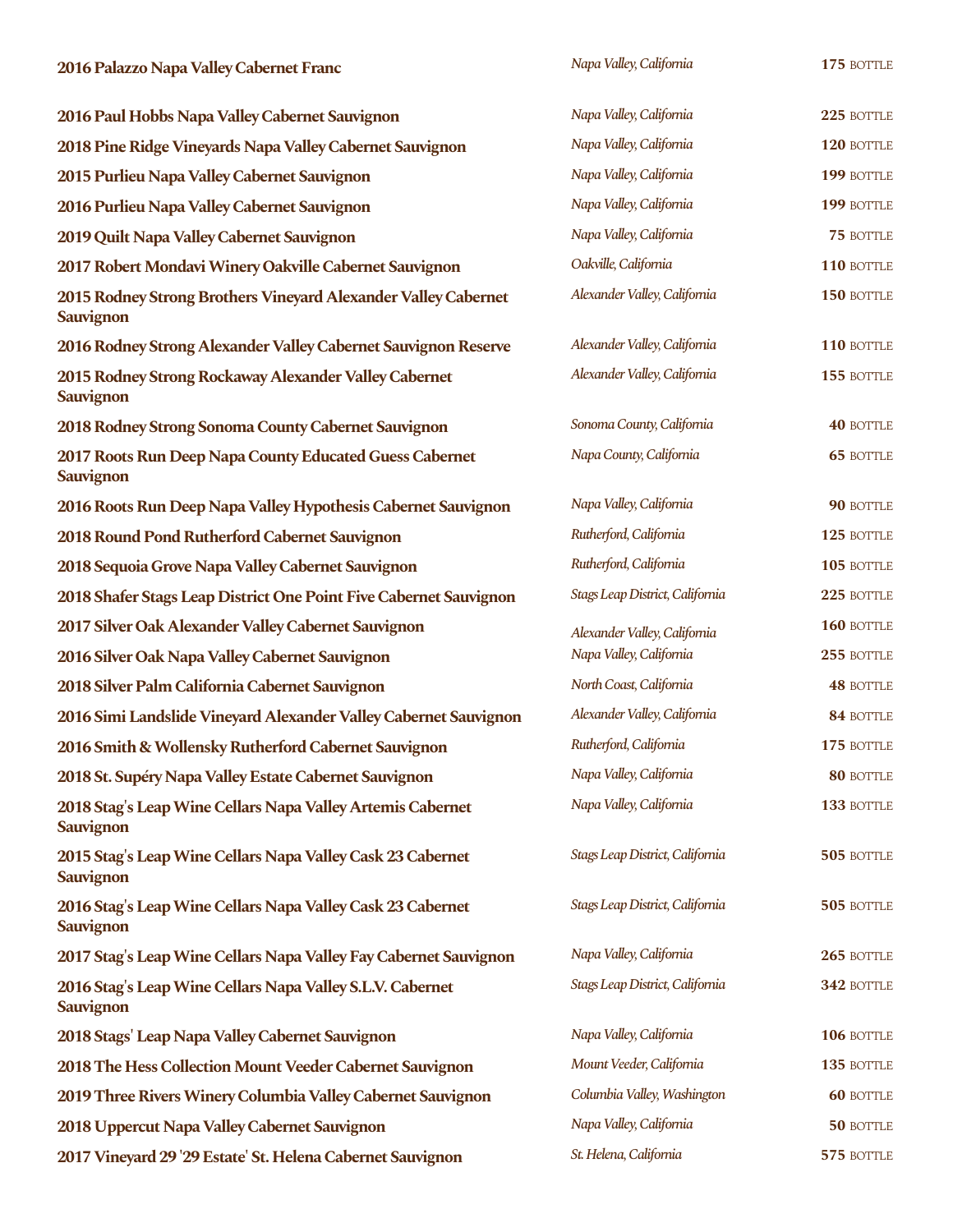#### **Proprietary Blends/Meritage**

**2014 Amuse Bouche Napa Valley Bordeaux Blend 2015 Beaulieu Vineyard Napa Valley Tapestry Bordeaux Blend Reserve 2015 Beringer Napa Valley Quantum Bordeaux Blend 2016 Blackbird Vineyards Napa Valley Arise Bordeaux Blend 2013 Blackbird Vineyards Napa Valley Contrarian Bordeaux Blend 2015 Cain Spring Mountain District 'Cain Five' Bordeaux Blend 2019 Cline Cellars California Cashmere Red Blend 2017 Continuum Napa Valley Bordeaux Blend 2018 Continuum Napa Valley Bordeaux Blend 2018 Darioush Napa Valley Caravan Bordeaux Blend 2015 Dominus Estate Napa Valley Bordeaux Blend 2016 Dominus Estate Napa Valley Bordeaux Blend 2013 Dominus Estate Napa Valley 30th Vintage Bordeaux Blend 2016 Dominus Estate Napa Valley Napanook Bordeaux Blend 2018 Ferrari-Carano Sonoma County Siena Super Tuscan Blend 2012 Ferrari-Carano Sonoma County Trésor Bordeaux Blend 2016 Girard Winery Napa Valley Artistry Bordeaux Blend** 2018 J. Lohr Paso Robles 'Pure Paso' Proprietary Red Blend **2016 Joseph Phelps Napa Valley Insignia Bordeaux Blend 2015 JUSTIN Paso Robles Isosceles Bordeaux Blend 2016 JUSTIN Paso Robles Justification Bordeaux Blend** 2000 L'Aventure Paso Robles Stephan Ridge Red Blend **2018 Murrieta's Well Livermore Valley The Spur Red Blend 2018NewtonSonomaCountySkysideRedLabelClaretBordeaux Blend 2016 Nine Hats Columbia Valley Bordeaux Blend** 

**2015 North by Northwest Columbia Valley Red Blend 2018 Opus One Napa Valley Bordeaux Blend 600 California 600 600** BOTTLE **NV Opus One Napa Valley Overture Bordeaux Blend <b>1988 Called Convertible California** 300 BOTTLE **2018 Orin Swift Napa Valley Papillon Red Blend** Mapa Valley, California **155** BOTTLE **2017 Paraduxx Napa Valley Proprietary Red Blend 12 BOTTLE** *Napa Valley, California* **6 72 BOTTLE 2016 Quintessa Rutherford Bordeaux Blend 120 BOTTLE** *Rutherford, California* **450 BOTTLE 2017 Quintessa Rutherford Bordeaux Blend 120 BOTTLE 120 BOTTLE** *Rutherford, California* **450 BOTTLE** 

| Livermore Valley, California |  |
|------------------------------|--|
| Napa Valley, California      |  |

| Napa Valley, California              | <b>600 BOTTLE</b> |
|--------------------------------------|-------------------|
| Napa Valley, California              | $120$ BOTTLE      |
|                                      |                   |
| Napa Valley, California              | 132 BOTTLE        |
| Napa Valley, California              | 120 BOTTLE        |
| Napa Valley, California              | 299 BOTTLE        |
| Spring Mountain District, California | 240 BOTTLE        |
| California                           | <b>67 BOTTLE</b>  |
| Napa Valley, California              | 550 BOTTLE        |
| Napa Valley, California              | 500 BOTTLE        |
| Napa Valley, California              | 105 BOTTLE        |
| Napa Valley, California              | 550 BOTTLE        |
| Napa Valley, California              | 550 BOTTLE        |
| Napa Valley, California              | 550 BOTTLE        |
| Napa Valley, California              | 160 BOTTLE        |
| Sonoma County, California            | <b>60 BOTTLE</b>  |
| Sonoma County, California            | 120 BOTTLE        |
| Napa Valley, California              | 105 BOTTLE        |
| Paso Robles, California              | 72 BOTTLE         |
| Napa Valley, California              | 425 BOTTLE        |
| Paso Robles, California              | 160 BOTTLE        |
| Paso Robles, California              | 150 BOTTLE        |
| Paso Robles, California              | <b>45 BOTTLE</b>  |
| Livermore Valley, California         | <b>60 BOTTLE</b>  |
| Sonoma County, California            | <b>60 BOTTLE</b>  |
|                                      |                   |
| Columbia Valley, Washington          | <b>64 BOTTLE</b>  |
| Columbia Valley, Washington          | 53 BOTTLE         |

*Oakville,California Oakville,California*

*NapaValley,California NapaValley,California Rutherford,California Rutherford,California*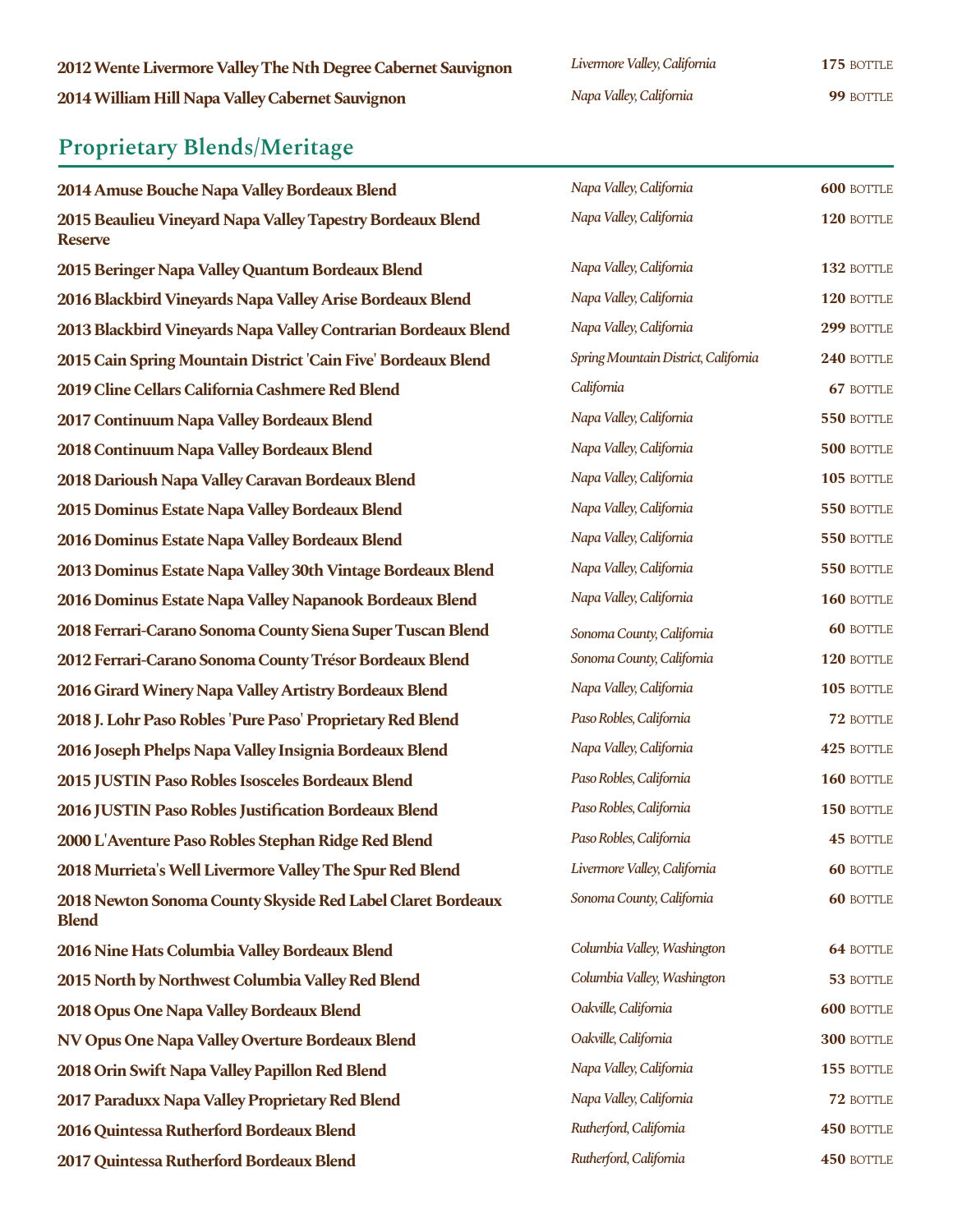| 2018 Quintessa Rutherford Bordeaux Blend                                           | Rutherford, California       | <b>450 BOTTLE</b> |
|------------------------------------------------------------------------------------|------------------------------|-------------------|
| 2015 Rodney Strong Alexander Valley Symmetry Meritage                              | Alexander Valley, California | 120 BOTTLE        |
| 2017 Skyside North Coast Red Blend                                                 | North Coast, California      | <b>60 BOTTLE</b>  |
| 2018 Slo Down Wines California Sexual Chocolate Red Blend                          | California                   | 55 BOTTLE         |
| 2013 St. Supéry Napa Valley Élu Bordeaux Blend                                     | Napa Valley, California      | 138 BOTTLE        |
| 2018 Stag's Leap Wine Cellars Napa Valley Hands of Time Bordeaux<br><b>Blend</b>   | Napa Valley, California      | <b>73 BOTTLE</b>  |
| 2019 The Prisoner Wine Co. Napa Valley 'The Prisoner' Red Blend                    | Napa Valley, California      | 101 BOTTLE        |
| 2017 Timeless by Silver Oak Soda Canyon Ranch Napa Valley<br><b>Bordeaux Blend</b> | Napa Valley, California      | 375 BOTTLE        |
| 2019 Treana Paso Robles Red Blend                                                  | Paso Robles, California      | <b>90 BOTTLE</b>  |
| 2016 Wente Livermore Valley Small Lot Artist Series GSM Rhône<br><b>Blend</b>      | Livermore Valley, California | 100 BOTTLE        |

### **Merlot**

| 2015 Chateau Ste. Michelle Canoe Ridge Estate Columbia Valley<br><b>Merlot</b> | Horse Heaven Hills, Washington | <b>60 BOTTLE</b> |
|--------------------------------------------------------------------------------|--------------------------------|------------------|
| 2016 Clos du Val Napa Valley Estate Merlot                                     | Napa Valley, California        | 72 BOTTLE        |
| 2019 Decoy by Duckhorn California Merlot                                       | California                     | <b>65 BOTTLE</b> |
| 2016 Ferrari-Carano Sonoma County Merlot                                       | Sonoma County, California      | <b>60 BOTTLE</b> |
| 2017 Freemark Abbey Napa Valley Merlot                                         | Napa Valley, California        | 75 BOTTLE        |
| 2019 Frog's Leap Rutherford Merlot                                             | Rutherford, California         | 90 BOTTLE        |
| 2017 Grgich Hills Napa Valley Estate Grown Merlot                              | Napa Valley, California        | 99 BOTTLE        |
| 2016 Pride Mountain Vineyards California Merlot                                | California                     | 125 BOTTLE       |
| 2016 Rodney Strong Sonoma County Merlot                                        | Sonoma Valley, California      | <b>43 BOTTLE</b> |
| 2018 Souverain Alexander Valley Merlot                                         | Alexander Valley, California   | 56 BOTTLE        |
| 2013 St. Supéry Rutherford Merlot                                              | Rutherford, California         | 120 BOTTLE       |
| 2015 Sterling Vineyards Napa Valley Merlot                                     | Napa Valley, California        | <b>60 BOTTLE</b> |
| 2013 Swanson Vineyards Napa Valley Cygnet Merlot                               | Napa Valley, California        | <b>64 BOTTLE</b> |

#### **Pinot Noir**

| 2019 10 Span Central Coast Pinot Noir                                              | Central Coast, California         | <b>40 BOTTLE</b> |
|------------------------------------------------------------------------------------|-----------------------------------|------------------|
| 2017 Acacia Carneros Pinot Noir                                                    | Carneros, California              | <b>60 BOTTLE</b> |
| 2018 Archery Summit Dundee Hills Pinot Noir                                        | Dundee Hills, Oregon              | 139 BOTTLE       |
| 2018 B. R. Cohn North Coast Silver Label Pinot Noir                                | North Coast, California           | <b>68 BOTTLE</b> |
| 2019 Belle Glos Las Alturas Vineyard Santa Lucia Highlands Pinot<br><b>Noir</b>    | Santa Lucia Highlands, California | <b>70 BOTTLE</b> |
| 2020 Belle Glos Clark & Telephone Vineyard Santa Maria Valley<br><b>Pinot Noir</b> | Santa Maria Valley, California    | <b>70 BOTTLE</b> |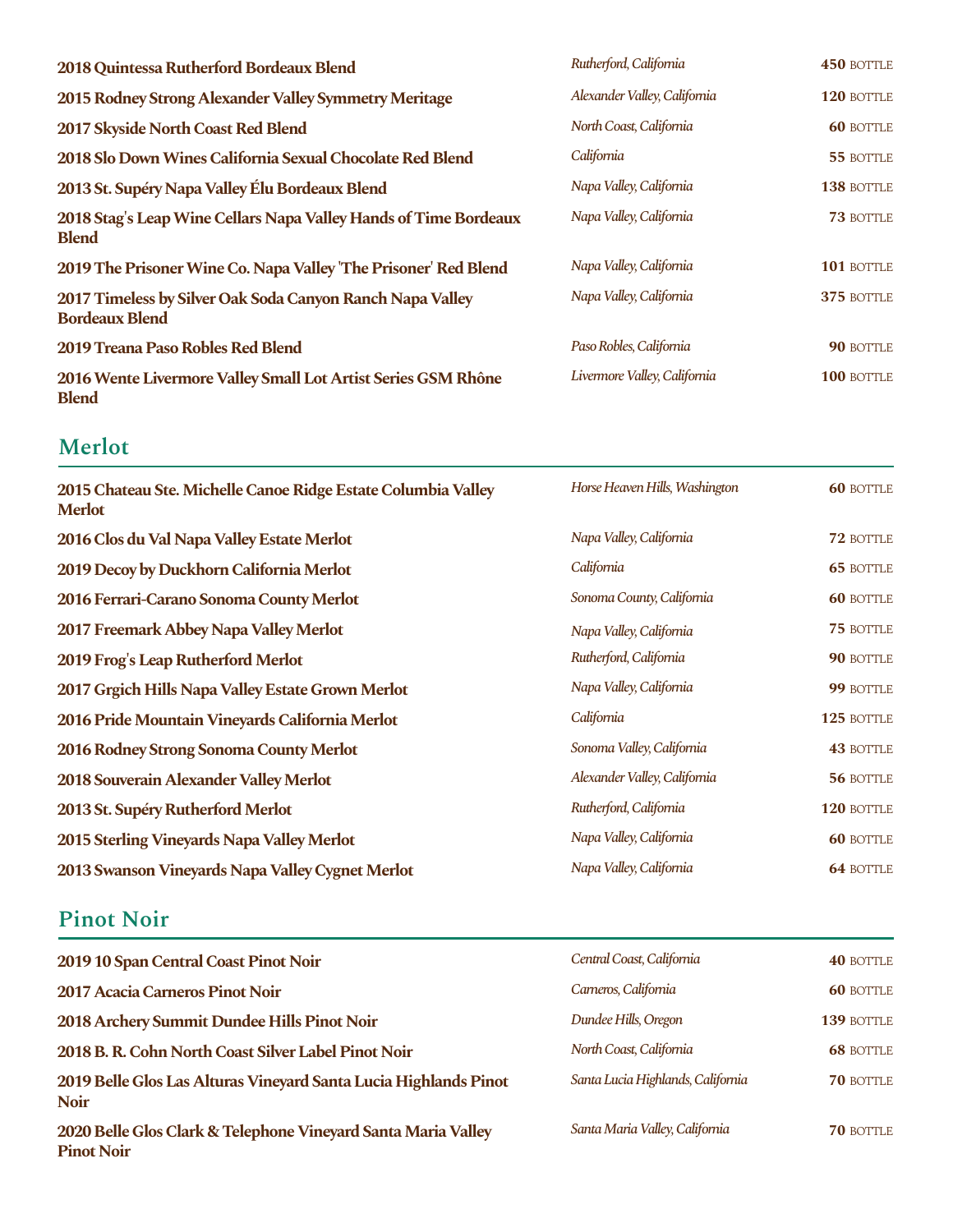| 2019 Böen Tri-Appellation Pinot Noir                                                         | California                       | <b>60 BOTTLE</b> |
|----------------------------------------------------------------------------------------------|----------------------------------|------------------|
| 2016 Cambria Julia's Vineyard Santa Maria Valley Pinot Noir                                  | Santa Maria Valley, California   | <b>60 BOTTLE</b> |
| 2018 Carmel Road Monterey Pinot Noir                                                         | Monterey, California             | <b>48 BOTTLE</b> |
| 2018 Cherry Pie Napa Valley Pinot Noir                                                       | Napa Valley, California          | <b>60 BOTTLE</b> |
| 2019 Cloudline Willamette Valley Pinot Noir                                                  | Willamette Valley, Oregon        | <b>60 BOTTLE</b> |
| 2017 Cuvaison Los Carneros Pinot Noir Estate Selection                                       | Carneros, California             | 72 BOTTLE        |
| 2016 Davis Bynum Russian River Valley Pinot Noir                                             | Russian River Valley, California | 84 BOTTLE        |
| 2017 Davis Bynum Jane's Vineyard Russian River Valley Pinot Noir                             | Russian River Valley, California | 84 BOTTLE        |
| 2017 Domaine Carneros by Taittinger Carneros Estate Pinot Noir                               | Carneros, California             | 95 BOTTLE        |
| 2018 Domaine Drouhin Eola-Amity Hills Oregon Roserock Pinot<br><b>Noir</b>                   | Eola-Amity Hills, Oregon         | 120 BOTTLE       |
| 2018 Domaine Drouhin Willamette Valley Pinot Noir                                            | Willamette Valley, Oregon        | 105 BOTTLE       |
| 2015 Dutton Goldfield Russian River Valley Pinot Noir                                        | Russian River Valley, California | 149 BOTTLE       |
| 2017 Edna Valley Vineyard Central Coast Pinot Noir                                           | Central Coast, California        | <b>40 BOTTLE</b> |
| 2018 Elouan Oregon Pinot Noir                                                                | Oregon                           | <b>40 BOTTLE</b> |
| 2019 EnRoute Russian River Valley Les Pommiers Pinot Noir                                    | Russian River Valley, California | 130 BOTTLE       |
| 2016 Erath Oregon Pinot Noir                                                                 | Oregon                           | <b>61 BOTTLE</b> |
| 2016 Ferrari-Carano Anderson Valley Pinot Noir                                               | Anderson Valley, California      | 90 BOTTLE        |
| 2015 Fess Parker Ashley's Vineyard Sta. Rita Hills Pinot Noir                                | Sta. Rita Hills, California      | 100 BOTTLE       |
| 2018 Flowers Sonoma Coast Pinot Noir                                                         | Sonoma Coast, California         | 130 BOTTLE       |
| 2017 Foxen Santa Maria Valley Pinot Noir                                                     | Santa Maria Valley, California   | 90 BOTTLE        |
| 2019 Gary Farrell Winery Russian River Valley 'Russian River<br><b>Selection' Pinot Noir</b> | Russian River Valley, California | 96 BOTTLE        |
| 2020 J. Lohr Monterey County Falcon's Perch Pinot Noir                                       | Monterey County, California      | <b>40 BOTTLE</b> |
| 2016 Joseph Phelps Freestone Vineyards Sonoma Coast Pinot Noir                               | Sonoma Coast, California         | 130 BOTTLE       |
| 2019 Julia James California Pinot Noir                                                       | California                       | <b>40 BOTTLE</b> |
| 2018 King Estate Willamette Valley Pinot Noir                                                | Willamette Valley, Oregon        | 80 BOTTLE        |
| 2019 King Estate Willamette Valley Inscription Pinot Noir                                    | Willamette Valley, Oregon        | <b>68 BOTTLE</b> |
| 2018 La Crema Willamette Valley Pinot Noir                                                   | Willamette Valley, Oregon        | 80 BOTTLE        |
| 2018 MacPhail Sonoma Coast The Flyer Pinot Noir                                              | Sonoma Coast, California         | 84 BOTTLE        |
| NV Meiomi California Pinot Noir                                                              | California                       | <b>68 BOTTLE</b> |
| 2018 Migration by Duckhorn Russian River Valley Pinot Noir                                   | Russian River Valley, California | 80 BOTTLE        |
| 2015 Pali Wine Co. Fiddlestix Vineyard Sta. Rita Hills Pinot Noir                            | Sta. Rita Hills, California      | 130 BOTTLE       |
| 2018 Paul Hobbs Sonoma Coast CrossBarn Pinot Noir                                            | Sonoma Coast, California         | 80 BOTTLE        |
| 2018 R. Stuart & Co. Willamette Valley Big Fire Pinot Noir                                   | Willamette Valley, Oregon        | 72 BOTTLE        |
| 2019 Résonance Willamette Valley Pinot Noir                                                  | Willamette Valley, Oregon        | 74 BOTTLE        |
| 2018 Siduri Willamette Valley Pinot Noir                                                     | Willamette Valley, Oregon        | <b>68 BOTTLE</b> |

|            | California                                                 | <b>60 BOTTLE</b>        |
|------------|------------------------------------------------------------|-------------------------|
|            | Santa Maria Valley, California                             | <b>60 BOTTLE</b>        |
|            | Monterey, California                                       | <b>48 BOTTLE</b>        |
|            | Napa Valley, California                                    | <b>60 BOTTLE</b>        |
|            | Willamette Valley, Oregon                                  | <b>60 BOTTLE</b>        |
|            | Carneros, California                                       | 72 BOTTLE               |
|            | Russian River Valley, California                           | 84 BOTTLE               |
| Joir       | Russian River Valley, California                           | 84 BOTTLE               |
| ir         | Carneros, California                                       | 95 BOTTLE               |
| ot         | Eola-Amity Hills, Oregon                                   | 120 BOTTLE              |
|            | Willamette Valley, Oregon                                  | 105 BOTTLE              |
|            | Russian River Valley, California                           | 149 BOTTLE              |
|            | Central Coast, California                                  | <b>40 BOTTLE</b>        |
|            | Oregon                                                     | <b>40 BOTTLE</b>        |
|            | Russian River Valley, California                           | 130 BOTTLE              |
|            | Oregon                                                     | <b>61 BOTTLE</b>        |
|            | Anderson Valley, California                                | <b>90 BOTTLE</b>        |
|            | Sta. Rita Hills, California                                | <b>100 BOTTLE</b>       |
|            | Sonoma Coast, California<br>Santa Maria Valley, California | 130 BOTTLE<br>90 BOTTLE |
|            | Russian River Valley, California                           | 96 BOTTLE               |
|            | Monterey County, California                                | <b>40 BOTTLE</b>        |
| <b>oir</b> | Sonoma Coast, California                                   | 130 BOTTLE              |
|            | California                                                 | <b>40 BOTTLE</b>        |
|            | Willamette Valley, Oregon                                  | 80 BOTTLE               |
|            | Willamette Valley, Oregon                                  | <b>68 BOTTLE</b>        |
|            | Willamette Valley, Oregon                                  | 80 BOTTLE               |
|            | Sonoma Coast, California                                   | 84 BOTTLE               |
|            | California                                                 | <b>68 BOTTLE</b>        |
|            | Russian River Valley, California                           | 80 BOTTLE               |
| ir         | Sta. Rita Hills, California                                | 130 BOTTLE              |
|            | Sonoma Coast, California                                   | 80 BOTTLE               |
|            | Willamette Valley, Oregon                                  | 72 BOTTLE               |
|            | Willamette Valley, Oregon                                  | 74 BOTTLE               |
|            | Willamette Valley, Oregon                                  | <b>68 BOTTLE</b>        |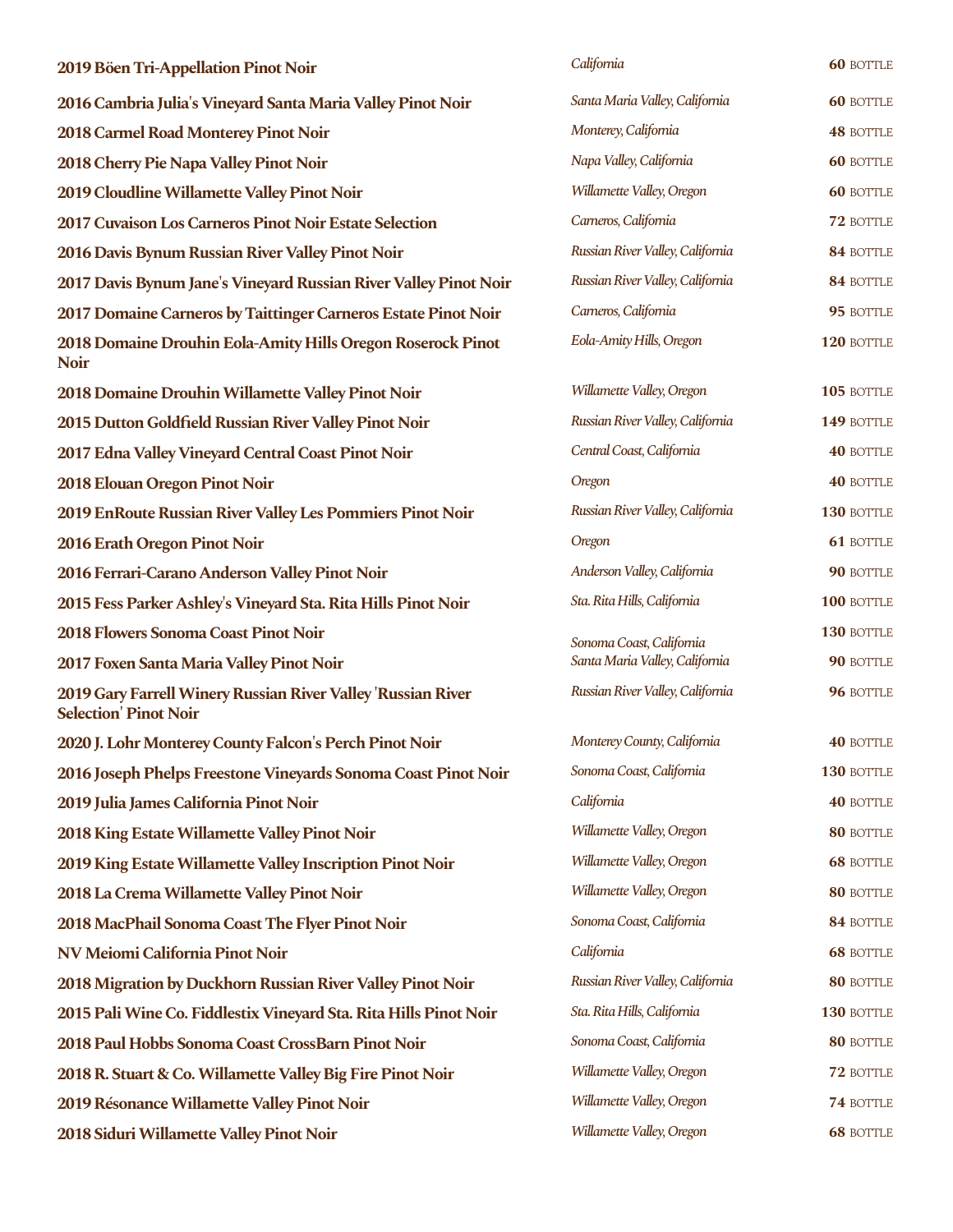| 2018 Sonoma-Cutrer Russian River Valley Pinot Noir | Russian River Valley, California | 85 BOTTLE |
|----------------------------------------------------|----------------------------------|-----------|
| 2019 The Calling Russian River Valley Pinot Noir   | Russian River Valley, California | 85 BOTTLE |
| 2019 The Four Graces Willamette Valley Pinot Noir  | Willamette Valley, Oregon        | 59 BOTTLE |
| 2012 Wente Riva Ranch Arroyo Seco Pinot Noir       | Arroyo Seco, California          | 75 BOTTLE |
| 2015 Wild Horse Central Coast Pinot Noir           | Central Coast, California        | 52 BOTTLE |

# **Syrah/Petite Sirah**

| 2016 Arnot-Roberts Sonoma Coast Syrah                                        | Sonoma Coast, California    | 99 BOTTLE        |
|------------------------------------------------------------------------------|-----------------------------|------------------|
| 2018 Caymus Suisun Valley 'Caymus-Suisun' Grand Durif Petite<br><b>Sirah</b> | Suisun Valley, California   | 110 BOTTLE       |
| 2019 Cline Cellars Sonoma Coast Estate Grown Syrah                           | Sonoma Coast, California    | <b>40 BOTTLE</b> |
| 2016 Darioush Napa Valley Signature Shiraz                                   | Napa Valley, California     | 220 BOTTLE       |
| 2018 Girard Winery Napa Valley Petite Sirah                                  | Napa Valley, California     | 72 BOTTLE        |
| 2019 J. Lohr Paso Robles South Ridge Syrah                                   | Paso Robles, California     | 56 BOTTLE        |
| 2016 Penner-Ash Oregon Syrah                                                 | Oregon                      | 90 BOTTLE        |
| 2016 Qupé Central Coast Syrah                                                | Central Coast, California   | <b>40 BOTTLE</b> |
| 2016 Ramey Sonoma Coast Syrah                                                | Sonoma Coast, California    | 160 BOTTLE       |
| 2017 Stags' Leap Napa Valley Petite Sirah                                    | Napa Valley, California     | 93 BOTTLE        |
| 2016 Tenet Wines Columbia Valley The Pundit Syrah                            | Columbia Valley, Washington | <b>64 BOTTLE</b> |

### **Zinfandel**

| 2017 Cosentino Winery Lodi 'The Zin' Zinfandel                             | Lodi, California             | <b>45 BOTTLE</b> |
|----------------------------------------------------------------------------|------------------------------|------------------|
| 2019 Decoy by Duckhorn California Zinfandel                                | California                   | 100 BOTTLE       |
| 2017 Decoy by Duckhorn Sonoma County Zinfandel                             | Sonoma County, California    | 53 BOTTLE        |
| <b>2018 Four Vines Central Coast Old Vine Zinfandel</b>                    | Central Coast, California    | <b>45 BOTTLE</b> |
| 2018 Four Vines Paso Robles The Biker Zinfandel                            | Paso Robles, California      | <b>40 BOTTLE</b> |
| 2017 Frog's Leap Napa Valley Zinfandel                                     | Napa Valley, California      | 69 BOTTLE        |
| 2017 Girard Winery Napa Valley Old Vine Zinfandel                          | Napa Valley, California      | 58 BOTTLE        |
| 2016 Grgich Hills Napa Valley Estate Grown Zinfandel                       | Napa Valley, California      | 90 BOTTLE        |
| 2018 Orin Swift California 8 Years in the Desert Zinfandel Blend           | California                   | 90 BOTTLE        |
| 2018 Ridge Vineyards Alexander Valley Geyserville Zinfandel Blend          | Alexander Valley, California | 90 BOTTLE        |
| 2018 Ridge Vineyards Sonoma County Three Valleys Zinfandel<br><b>Blend</b> | Sonoma County, California    | 52 BOTTLE        |
| NV Rosenblum Cellars California XXXVI Zinfandel                            | California                   | <b>40 BOTTLE</b> |
| 2019 Seghesio Sonoma County Zinfandel                                      | Sonoma County, California    | 62 BOTTLE        |
| 2015 Storybook Mountain Mayacamas Range Zinfandel                          | Napa Valley, California      | 75 BOTTLE        |
| 2016 The Crane Assembly Napa Valley Disciples Zinfandel Blend              | Napa Valley, California      | 120 BOTTLE       |

| Lodi, California                                                                                                                                                                                                                                                                                                                   | <b>45 BOTTLE</b> |
|------------------------------------------------------------------------------------------------------------------------------------------------------------------------------------------------------------------------------------------------------------------------------------------------------------------------------------|------------------|
| California                                                                                                                                                                                                                                                                                                                         | 100 BOTTLE       |
| Sonoma County, California                                                                                                                                                                                                                                                                                                          | 53 BOTTLE        |
| Central Coast, California                                                                                                                                                                                                                                                                                                          | <b>45 BOTTLE</b> |
| Paso Robles, California                                                                                                                                                                                                                                                                                                            | <b>40 BOTTLE</b> |
| Napa Valley, California                                                                                                                                                                                                                                                                                                            | <b>69 BOTTLE</b> |
| Napa Valley, California                                                                                                                                                                                                                                                                                                            | 58 BOTTLE        |
| Napa Valley, California                                                                                                                                                                                                                                                                                                            | 90 BOTTLE        |
| California                                                                                                                                                                                                                                                                                                                         | 90 BOTTLE        |
| Alexander Valley, California                                                                                                                                                                                                                                                                                                       | 90 BOTTLE        |
| Sonoma County, California                                                                                                                                                                                                                                                                                                          | 52 BOTTLE        |
| California                                                                                                                                                                                                                                                                                                                         | <b>40 BOTTLE</b> |
| Sonoma County, California                                                                                                                                                                                                                                                                                                          | <b>62 BOTTLE</b> |
| Napa Valley, California                                                                                                                                                                                                                                                                                                            | <b>75 BOTTLE</b> |
| $\mathbf{v}$ $\mathbf{v}$ $\mathbf{v}$ $\mathbf{v}$ $\mathbf{v}$ $\mathbf{v}$ $\mathbf{v}$ $\mathbf{v}$ $\mathbf{v}$ $\mathbf{v}$ $\mathbf{v}$ $\mathbf{v}$ $\mathbf{v}$ $\mathbf{v}$ $\mathbf{v}$ $\mathbf{v}$ $\mathbf{v}$ $\mathbf{v}$ $\mathbf{v}$ $\mathbf{v}$ $\mathbf{v}$ $\mathbf{v}$ $\mathbf{v}$ $\mathbf{v}$ $\mathbf{$ |                  |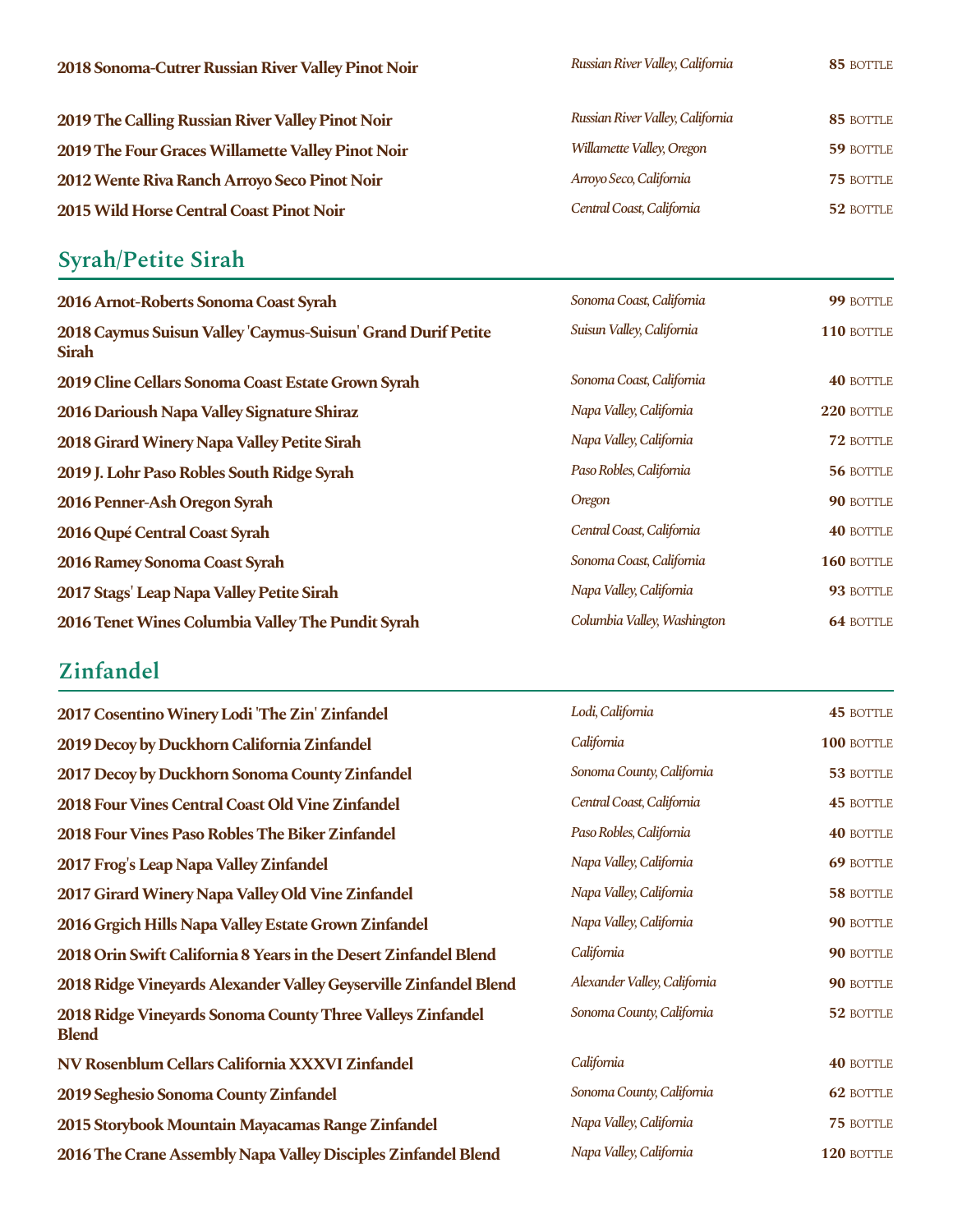# **Other American Reds**

| 2019 Conundrum California Red Blend                                                    | California                            | <b>40 BOTTLE</b>  |
|----------------------------------------------------------------------------------------|---------------------------------------|-------------------|
| 2019 Diamond Creek Vineyards Red Rock Terrace Napa Valley<br><b>Cabernet Sauvignon</b> | Diamond Mountain District, California | 525 BOTTLE        |
| 2019 Diamond Creek Vineyards Volcanic Hill Napa Valley Cabernet<br><b>Sauvignon</b>    | Napa Valley, California               | 525 BOTTLE        |
| 2015 Dirty and Rowdy Antle Vineyard Chalone Mourvedre                                  | Chalone, California                   | <b>100 BOTTLE</b> |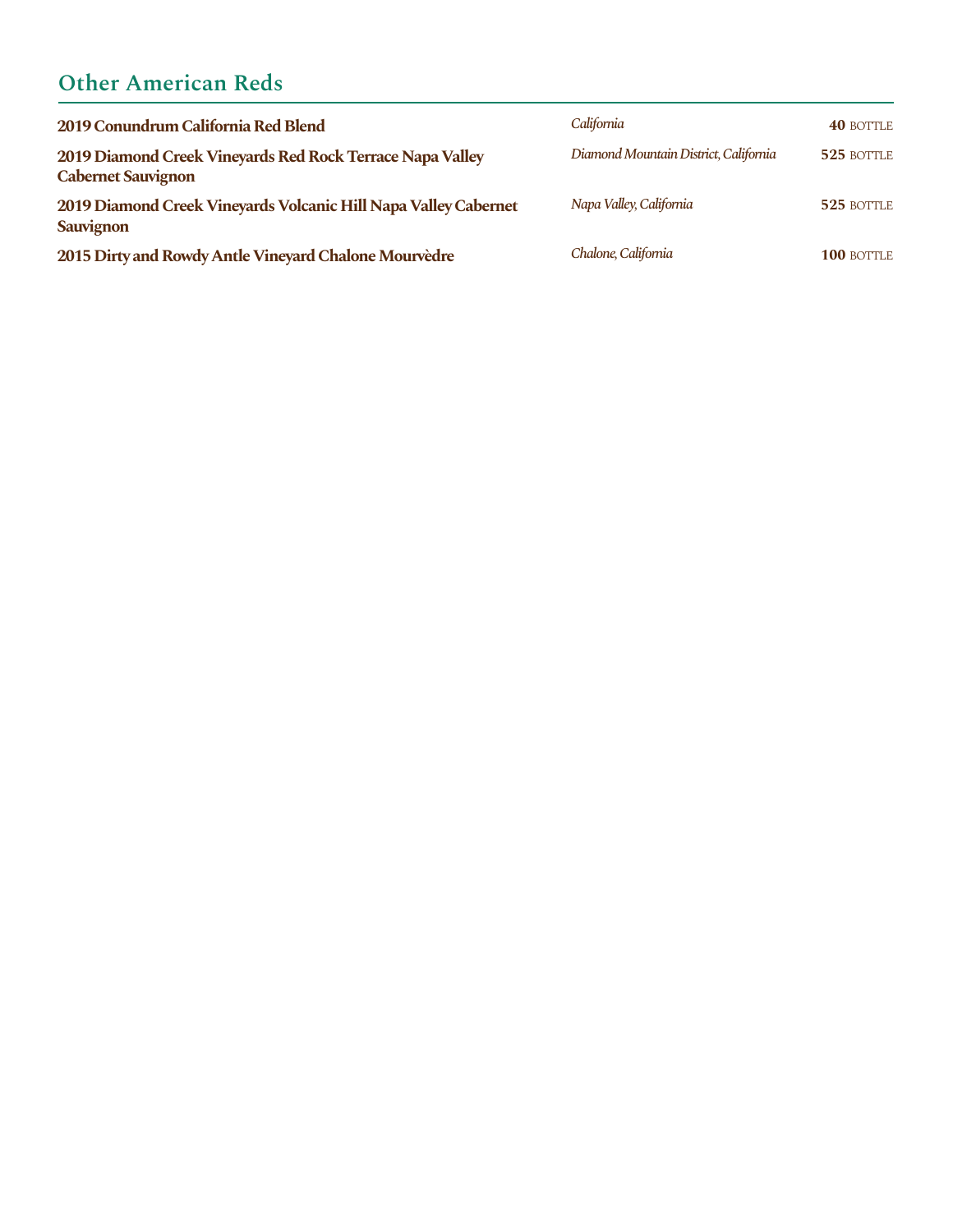

## **Champagne/Sparkling**

 $\blacktriangleright$ 

| NV Bollinger Brut Rosé Champagne                            | Champagne, France | 260 BOTTLE        |
|-------------------------------------------------------------|-------------------|-------------------|
| NV Bollinger Special Cuvée Brut Champagne                   | Champagne, France | 150 BOTTLE        |
| NV La Marca Brut Prosecco                                   | Veneto, Italy     | <b>40 BOTTLE</b>  |
| <b>NV LaLuca Extra Dry Prosecco</b>                         | Veneto, Italy     | 56 BOTTLE         |
| 2012 Louis Roederer Cristal Brut Champagne                  | Champagne, France | <b>650 BOTTLE</b> |
| NV Moët & Chandon Impérial Brut Champagne                   | Champagne, France | 109 BOTTLE        |
| NV Moët & Chandon Impérial Brut Rosé Champagne              | Champagne, France | 120 BOTTLE        |
| NV Nicolas Feuillatte Réserve Exclusive Brut Rosé Champagne | Champagne, France | 96 BOTTLE         |
| NV Nicolas Feuillatte Réserve Exclusive Brut Champagne      | Champagne, France | 99 BOTTLE         |
| 2013 Perrier-Jouët Belle Epoque Brut Champagne              | Champagne, France | 360 BOTTLE        |
| NV Perrier-Jouët Grand Brut Champagne                       | Champagne, France | 99 BOTTLE         |
| NV Ruffino Extra Dry Prosecco                               | Veneto, Italy     | 53 BOTTLE         |
| NV Veuve Clicquot Ponsardin Brut Rosé Champagne             | Champagne, France | 150 BOTTLE        |
| NV Veuve Clicquot Ponsardin 'Yellow Label' Brut Champagne   | Champagne, France | 125 BOTTLE        |
| 2017 Villa Rosa Sweet Moscato d'Asti                        | Piedmont, Italy   | <b>45 BOTTLE</b>  |

#### **France**

| 2018 Château d'Esclans Côtes de Provence Whispering Angel Rosé                   | Provence, France             | <b>68 BOTTLE</b> |
|----------------------------------------------------------------------------------|------------------------------|------------------|
| 2018 de Ladoucette Pouilly-Fumé Sauvignon Blanc                                  | Loire, France                | 98 BOTTLE        |
| 2017 Domaine de Nizas Languedoc Les Pierres Rosé                                 | Languedoc-Roussillon, France | <b>40 BOTTLE</b> |
| 2017 E. Guigal Condrieu Viognier                                                 | Rhône, France                | 120 BOTTLE       |
| 2016 Hugel et Fils Alsace Classic Riesling                                       | Alsace, France               | 47 BOTTLE        |
| 2017 Joseph Drouhin Chablis Premier Cru Vaillons 'Drouhin-<br>Vaudon' Chardonnay | <b>Burgundy, France</b>      | <b>40 BOTTLE</b> |
| 2018 Joseph Drouhin Pouilly-Fuissé Chardonnay                                    | <b>Burgundy, France</b>      | <b>67 BOTTLE</b> |
| 2017 Joseph Drouhin Puligny-Montrachet Chardonnay                                | <b>Burgundy, France</b>      | 120 BOTTLE       |
| 2019 Louis Latour Les Genièvres Mâcon-Lugny Chardonnay                           | <b>Burgundy, France</b>      | <b>60 BOTTLE</b> |
| 2019 Lucien Albrecht Alsace Cuvée Balthazar Pinot Blanc                          | Alsace, France               | <b>40 BOTTLE</b> |
| 2015 Pierre Sparr Alsace Pinot Gris Grande Réserve                               | Alsace, France               | <b>60 BOTTLE</b> |
| 2016 Saget La Perrière Sancerre Sauvignon Blanc                                  | Loire, France                | 72 BOTTLE        |

#### **Germany**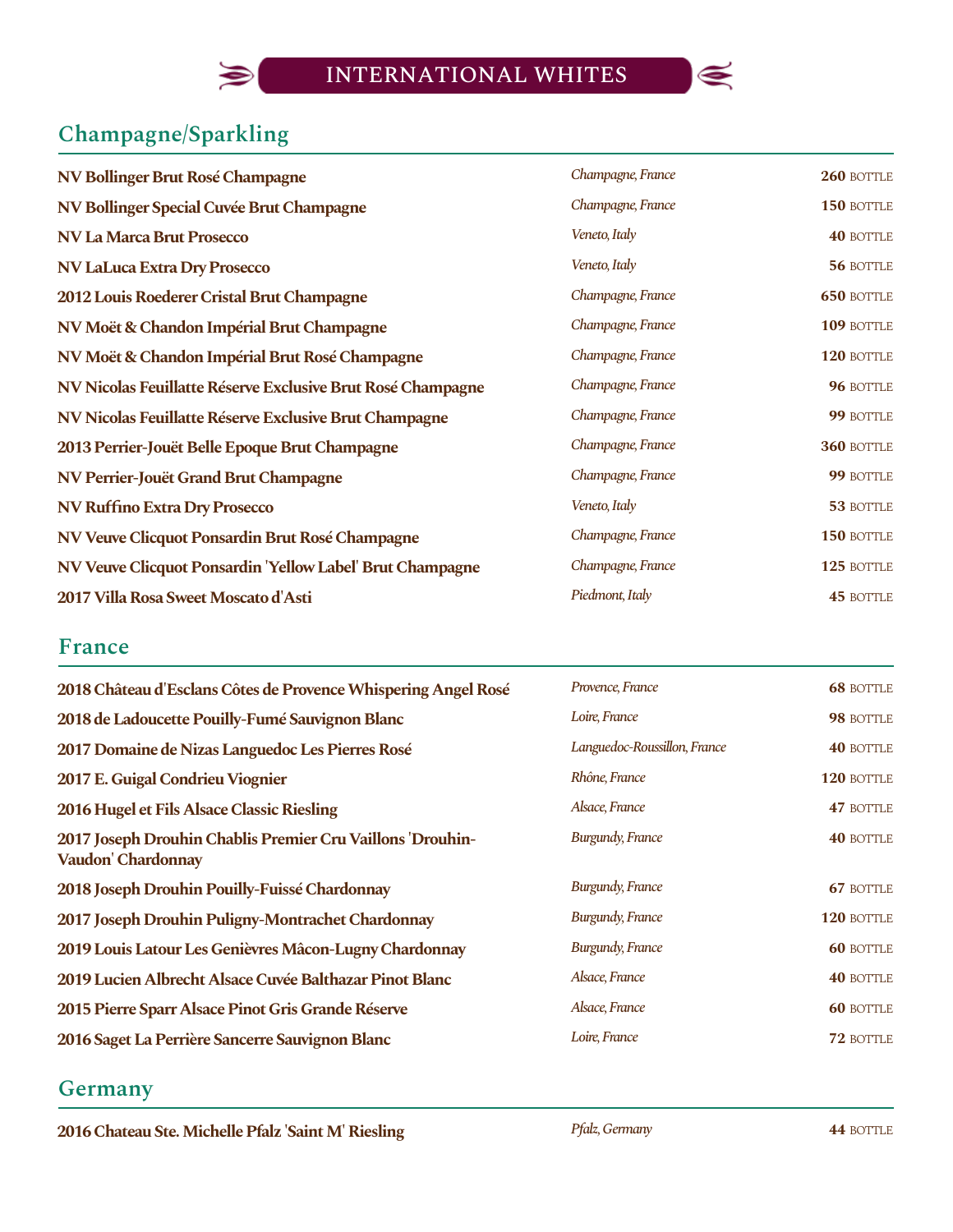### **Italy**

| 2010 di Lenardo Vineyards Fruili Grave TOH! Friulano          | Friuli-Venezia Giulia, Italy | <b>40 BOTTLE</b> |
|---------------------------------------------------------------|------------------------------|------------------|
| 2017 Mezzacorona Dolomiti Pinot Grigio                        | Trentino-Alto Adige, Italy   | 44 BOTTLE        |
| 2017 Pieropan Soave Garganega                                 | Veneto, Italy                | 56 BOTTLE        |
| 2013 Poggio al Tesoro Toscana Solosole Vermentino             | Tuscany, Italy               | 80 BOTTLE        |
| <b>Australia/New Zealand</b>                                  |                              |                  |
| 2020 Giesen Marlborough Sauvignon Blanc                       | South Island, New Zealand    | <b>40 BOTTLE</b> |
| 2018 Kim Crawford Marlborough Sauvignon Blanc                 | South Island, New Zealand    | 53 BOTTLE        |
| <b>South Africa</b>                                           |                              |                  |
| 2012 Badenhorst Family Wines Swartland Secateurs Chenin Blanc | Western Cape, South Africa   | <b>40 BOTTLE</b> |
| <b>Other International Whites</b>                             |                              |                  |
| 2016 Colomé Calchaquí Valley Torrontés                        | Norte, Argentina             | <b>40 BOTTLE</b> |

*Mosel-Saar-Ruwer,Germany*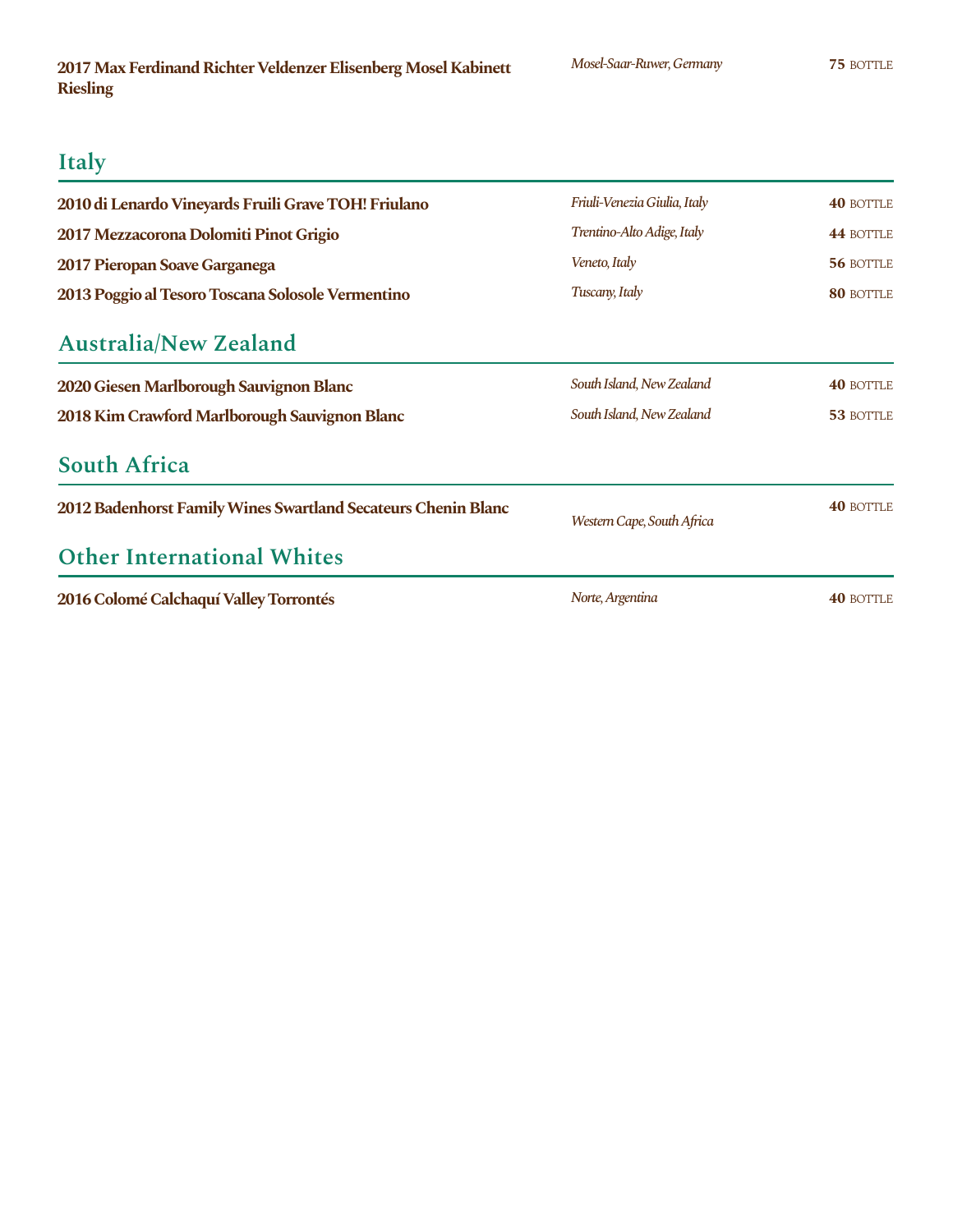## INTERNATIONAL REDS



# **France ~ Burgundy/Beaujolais/Loire**

 $\bigcirc$ 

| 2019 Joseph Drouhin Chorey-Lès-Beaune Pinot Noir                                              | <b>Burgundy, France</b>  | <b>67 BOTTLE</b>    |
|-----------------------------------------------------------------------------------------------|--------------------------|---------------------|
| 2018 Louis Latour Marsannay Pinot Noir                                                        | <b>Burgundy</b> , France | <b>65 BOTTLE</b>    |
| France ~ Bordeaux                                                                             |                          |                     |
| 2009 Château Bernadotte Haut-Médoc 'Grand Vin du Château<br><b>Bernadotte' Bordeaux Blend</b> | Bordeaux, France         | 100 BOTTLE          |
| 2015 Château de Chantegrive Graves Bordeaux Blend                                             | Bordeaux, France         | 80 BOTTLE           |
| 2016 Château Haut-Beauséjour Saint-Estèphe Bordeaux Blend                                     | Bordeaux, France         | 75 BOTTLE           |
| 2012 Château Haut-Brion Pessac-Léognan Premier Grand Cru<br><b>Classé Bordeaux Blend</b>      | Bordeaux, France         | <b>1,200 BOTTLE</b> |
| 2015 Château Kirwan Margaux 'Charmes de Kirwan' Bordeaux<br><b>Blend</b>                      | Bordeaux, France         | 110 BOTTLE          |
| 2015 Château La Chenade Lalande-de-Pomerol Bordeaux Blend                                     | Bordeaux, France         | 80 BOTTLE           |
| 2014 Château La Mission Haut-Brion Pessac-Léognan Bordeaux<br><b>Blend</b>                    | Bordeaux, France         | 750 BOTTLE          |
| 2012 Château Les Trois Croix Fronsac Bordeaux Blend                                           | Bordeaux, France         | <b>75 BOTTLE</b>    |
| 2006 Château Mouton Rothschild Pauillac Bordeaux Blend                                        | Bordeaux, France         | <b>1,500 BOTTLE</b> |
| 2012 Château Mouton Rothschild Pauillac Bordeaux Blend                                        | Bordeaux, France         | <b>1,500 BOTTLE</b> |
| 2015 Château Paveil de Luze Margaux Bordeaux Blend                                            | Bordeaux, France         | <b>60 BOTTLE</b>    |
| 2015 Château St. Georges Saint Georges-Saint Émilion Bordeaux<br><b>Blend</b>                 | Bordeaux, France         | 90 BOTTLE           |
| 2014 Château Tournefeuille Lalande-de-Pomerol Bordeaux Blend                                  | Bordeaux, France         | 75 BOTTLE           |

# **France ~ Rhône/Provence/Languedoc-Roussillion**

| 2017 Delas Côtes du Rhône Saint-Esprit Rhône Blend                                  | Rhône, France | <b>40 BOTTLE</b> |
|-------------------------------------------------------------------------------------|---------------|------------------|
| 2013 Domaine Notre Dame de Cousignac Côtes du Rhône Nature<br>d'Ardeche Rhône Blend | Rhône, France | <b>40 BOTTLE</b> |
| 2007 E. Guigal Côte-Rôtie La Mouline Syrah                                          | Rhône, France | 667 BOTTLE       |
| 2014 Famille Perrin Châteauneuf-du-Pape Château de Beaucastel<br><b>Rhône Blend</b> | Rhône, France | 175 BOTTLE       |
| 2018 M. Chapoutier Côtes du Rhône Belleruche Rhône Blend                            | Rhône, France | <b>48 BOTTLE</b> |
| 2017 M. Chapoutier Crozes-Hermitage Petite Ruche Syrah                              | Rhône, France | <b>75 BOTTLE</b> |

#### **Italy**

| 2014 Allegrini Amarone della Valpolicella Classico Corvina Blend | Veneto, Italy | <b>150 BOTTLE</b> |
|------------------------------------------------------------------|---------------|-------------------|
| 2016 Allegrini Veronese Palazzo della Torre Corvina Blend        | Veneto, Italy | <b>40 BOTTLE</b>  |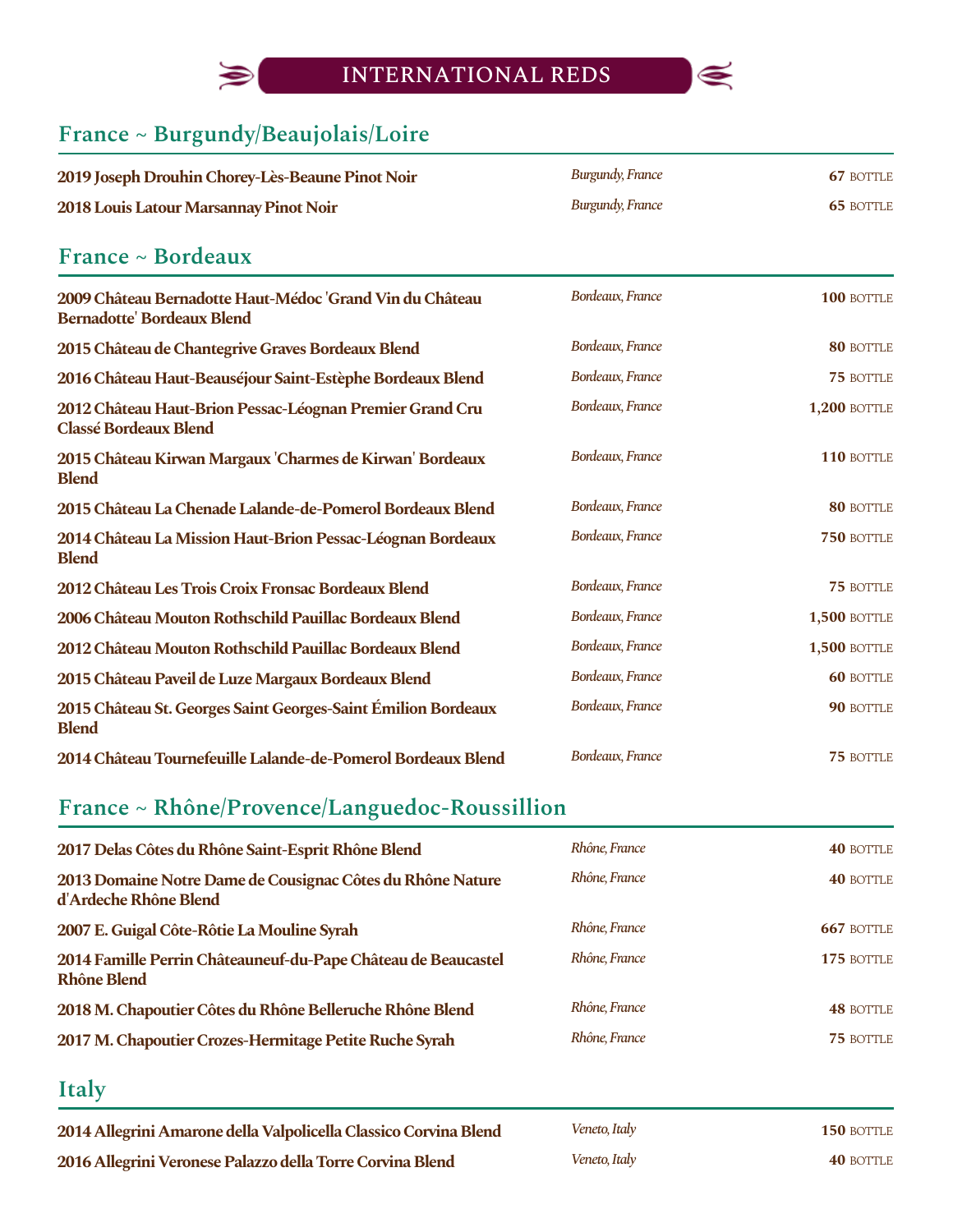| 2017 Banfi Chianti Classico Riserva Sangiovese Blend                                              | Tuscany, Italy        | 50 BOTTLE        |
|---------------------------------------------------------------------------------------------------|-----------------------|------------------|
| 2007 Bertani Amarone della Valpolicella Classico Corvina Blend                                    | Veneto, Italy         | 260 BOTTLE       |
| 2014 Brancaia Maremma Toscana Ilatraia Super Tuscan Blend                                         | Tuscany, Italy        | 100 BOTTLE       |
| 2017 Bruno Giacosa Dolcetto d'Alba                                                                | Piedmont, Italy       | <b>64 BOTTLE</b> |
| 2011 Campogiovanni Brunello di Montalcino Il Quercione<br><b>Sangiovese Riserva</b>               | Tuscany, Italy        | 250 BOTTLE       |
| 2015 Caparzo Rosso di Montalcino Sangiovese                                                       | Tuscany, Italy        | 89 BOTTLE        |
| 2013 Castello Banfi Toscana SummuS Super Tuscan Blend                                             | Tuscany, Italy        | 145 BOTTLE       |
| 2017 Castello di Querceto Chianti Classico Sangiovese                                             | Tuscany, Italy        | <b>48 BOTTLE</b> |
| 2011 Castello di Querceto Colli della Toscana Centrale La Corte<br><b>Sangiovese</b>              | Tuscany, Italy        | 129 BOTTLE       |
| 2016 Cesari Valpolicella Ripasso Superiore Mara Corvina Blend                                     | Veneto, Italy         | 50 BOTTLE        |
| 2014 Domus Vitae Rosso di Montalcino Unus Solus Red Blend                                         | Tuscany, Italy        | <b>48 BOTTLE</b> |
| 2010 Gaja Barbaresco Nebbiolo                                                                     | Piedmont, Italy       | 525 BOTTLE       |
| 2016 Gaja Langhe Sito Moresco Super Tuscan Blend                                                  | Piedmont, Italy       | 140 BOTTLE       |
| 2010 La Spinetta Monferrato Pin Red Blend                                                         | Piedmont, Italy       | 120 BOTTLE       |
| 2016 Luigi Righetti Capitel de' Roari Amarone della Valpolicella<br><b>Classico Corvina Blend</b> | Veneto, Italy         | 75 BOTTLE        |
| 2012 Marchesi de' Frescobaldi Brunello di Montalcino<br><b>CastelGiocondo Sangiovese</b>          | Tuscany, Italy        | 165 BOTTLE       |
| 2017 Marchesi de' Frescobaldi Chianti Rùfina Riserva Nipozzano<br><b>Sangiovese Blend</b>         | Tuscany, Italy        | 56 BOTTLE        |
| 2015 Monte Antico Toscana Super Tuscan Blend                                                      | Tuscany, Italy        | <b>40 BOTTLE</b> |
| 2010 Monteverro Toscana 'Terra di Monteverro' Bordeaux Blend                                      | Tuscany, Italy        | 144 BOTTLE       |
| 2016 Pio Cesare Dolcetto d'Alba                                                                   | Piedmont, Italy       | <b>48 BOTTLE</b> |
| 2017 Renato Ratti Barolo Marcenasco Nebbiolo                                                      | Piedmont, Italy       | 120 BOTTLE       |
| 2015 Ruffino Chianti Sangiovese                                                                   | Tuscany, Italy        | 90 BOTTLE        |
| 2014 Ruffino Chianti Classico Riserva Ducale Oro Sangiovese                                       | Tuscany, Italy        | 90 BOTTLE        |
| 2017 Santa Margherita Chianti Classico Sangiovese                                                 | Tuscany, Italy        | 54 BOTTLE        |
| 2018 Tedeschi Valpolicella Superiore Corvina Blend                                                | Veneto, Italy         | 121 BOTTLE       |
| 2016 Tenuta Guado al Tasso (Antinori) Bolgheri Il Bruciato Super<br><b>Tuscan Blend</b>           | Tuscany, Italy        | 240 BOTTLE       |
| 2018 Tenuta Guado al Tasso (Antinori) Bolgheri Il Bruciato Super<br><b>Tuscan Blend</b>           | Tuscany, Italy        | 240 BOTTLE       |
| 2011 Umberto Cesari Romagna Riserva Sangiovese                                                    | Emilia-Romagna, Italy | <b>40 BOTTLE</b> |
| 2013 Viberti Giovanni Barolo Buon Padre Nebbiolo                                                  | Piedmont, Italy       | 120 BOTTLE       |
| 2016 Villa Rosa Barolo Nebbiolo                                                                   | Piedmont, Italy       | 99 BOTTLE        |

# **Spain/Portugal/Lebanon**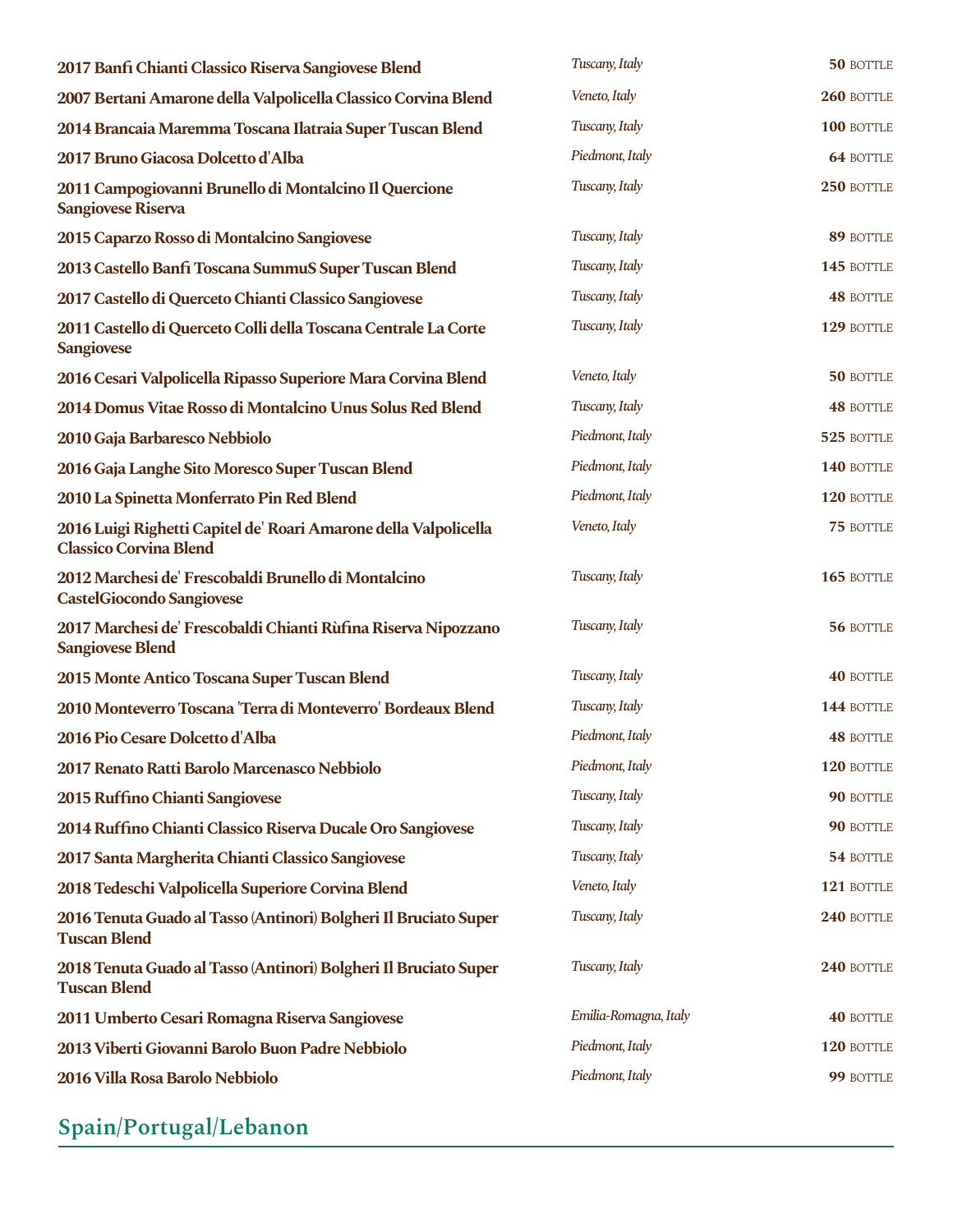| 2012 Baron de Ley Rioja Tempranillo Blend Reserva                               | DOCa Rioja, Spain      | 50 BOTTLE        |
|---------------------------------------------------------------------------------|------------------------|------------------|
| 2014 Bodegas Juan Gil Jumilla Silver Label Monastrell                           | Murcia, Spain          | <b>48 BOTTLE</b> |
| 2014 Bodegas Muriel Rioja Fincas de la Villa Tempranillo Gran<br><b>Reserva</b> | DOCa Rioja, Spain      | <b>40 BOTTLE</b> |
| 2010 Bodegas Ontañón Rioja Tempranillo Blend Gran Reserva                       | DOCa Rioja, Spain      | 90 BOTTLE        |
| 2016 Bodegas San Alejandro Calatayud Las Rocas Garnacha                         | Aragón, Spain          | 51 BOTTLE        |
| 2016 C.V.N.E. Rioja Cune Crianza Tempranillo Blend                              | DOCa Rioja, Spain      | <b>40 BOTTLE</b> |
| 2009 C.V.N.E. Rioja Imperial Gran Reserva Tempranillo Blend                     | DOCa Rioja, Spain      | 150 BOTTLE       |
| 2010 Chateau Musar Bekaa Valley Red Blend                                       | Bekaa Valley, Lebanon  | 110 BOTTLE       |
| 2014 Numanthia Toro Tempranillo                                                 | Castilla y León, Spain | 100 BOTTLE       |

#### **Central & South America**

| 2017 Colomé Salta Estate Malbec                                                             | Norte, Argentina      | <b>61 BOTTLE</b> |
|---------------------------------------------------------------------------------------------|-----------------------|------------------|
| 2018 Concha y Toro Central Valley Casillero del Diablo Cabernet<br><b>Sauvignon Reserva</b> | Central Valley, Chile | <b>40 BOTTLE</b> |
| 2013 Emiliana Los Robles Estate Colchagua Valley Coyam Red<br><b>Blend</b>                  | Central Valley, Chile | 72 BOTTLE        |
| 2019 Familia Zuccardi Valle de Uco 'Q' Malbec                                               | Cuyo, Argentina       | <b>60 BOTTLE</b> |

## **Australia/New Zealand**

| 2006 Elderton Barossa Command Single Vineyard Shiraz       | South Australia, Australia | 200 BOTTLE       |
|------------------------------------------------------------|----------------------------|------------------|
| 2018 Kim Crawford Marlborough Pinot Noir                   | South Island, New Zealand  | <b>40 BOTTLE</b> |
| 2018 Mollydooker McLaren Vale Blue Eyed Boy Shiraz         | South Australia, Australia | 120 BOTTLE       |
| 2018 Mollydooker McLaren Vale Gigglepot Cabernet Sauvignon | South Australia, Australia | 120 BOTTLE       |
| 2012 Penfolds South Australia Bin 707 Cabernet Sauvignon   | South Australia, Australia | 550 BOTTLE       |
| 2018 Two Hands McLaren Vale Angels' Share Shiraz           | South Australia, Australia | 75 BOTTLE        |

#### **South Africa**

**2011 A.A. Badenhorst Swartland The Curator Red Blend** Western Cape, South Africa 42 BOTTLE

*WesternCape,SouthAfrica*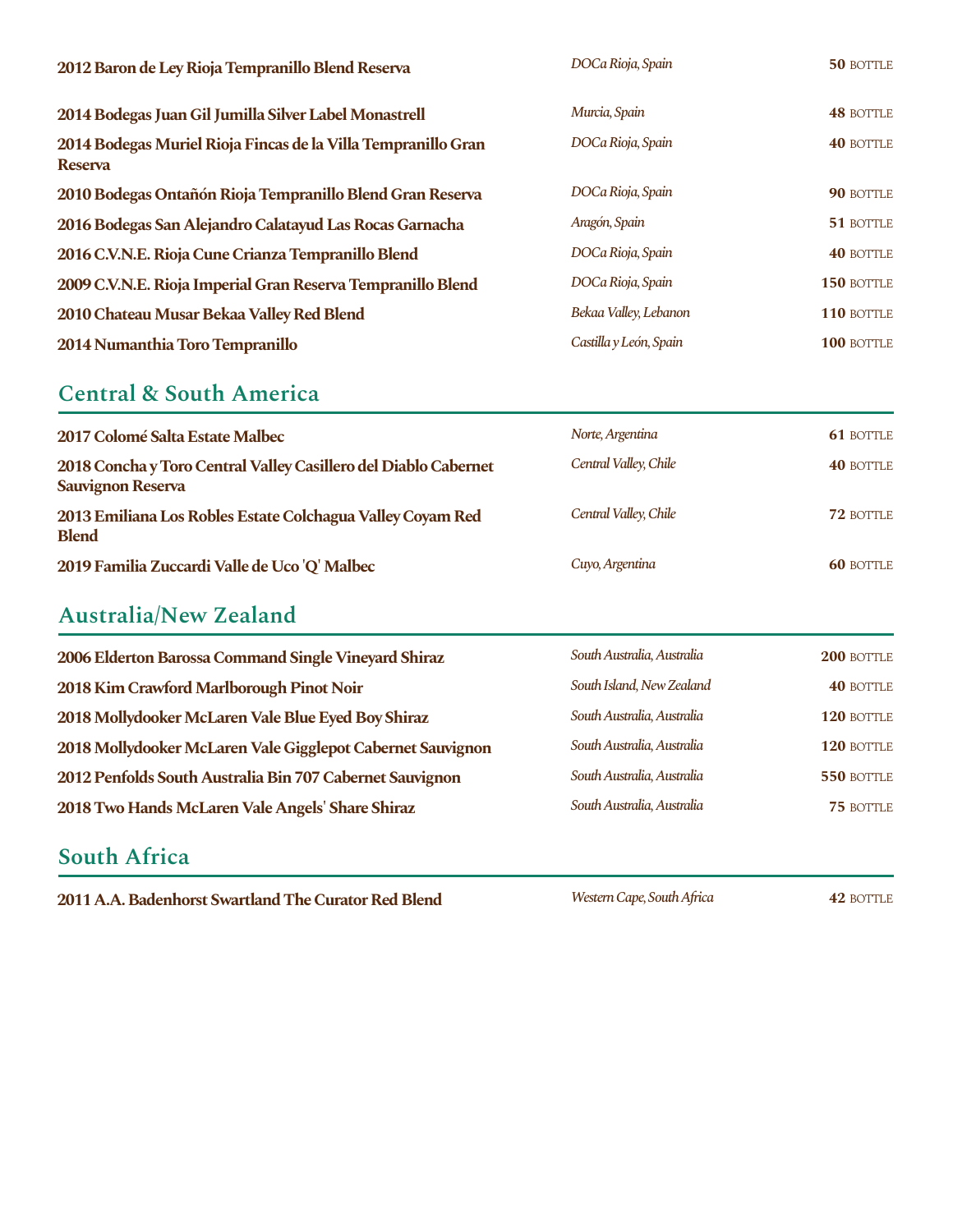

#### **Cabernet**

 $\blacktriangleright$ 

| 2016 Stag's Leap Wine Cellars Napa Valley Artemis Cabernet<br><b>Sauvignon</b> | Napa Valley, California | 240 MAGNUM |
|--------------------------------------------------------------------------------|-------------------------|------------|
| <b>Proprietary Blends/Meritage</b>                                             |                         |            |
| 2016 Smith & Wollensky Napa Valley Private Reserve Red Blend                   | Napa Valley, California | 176 MAGNUM |
| 2017 The Prisoner Wine Co. Napa Valley 'The Prisoner' Red Blend                | Napa Valley, California | 192 MAGNUM |